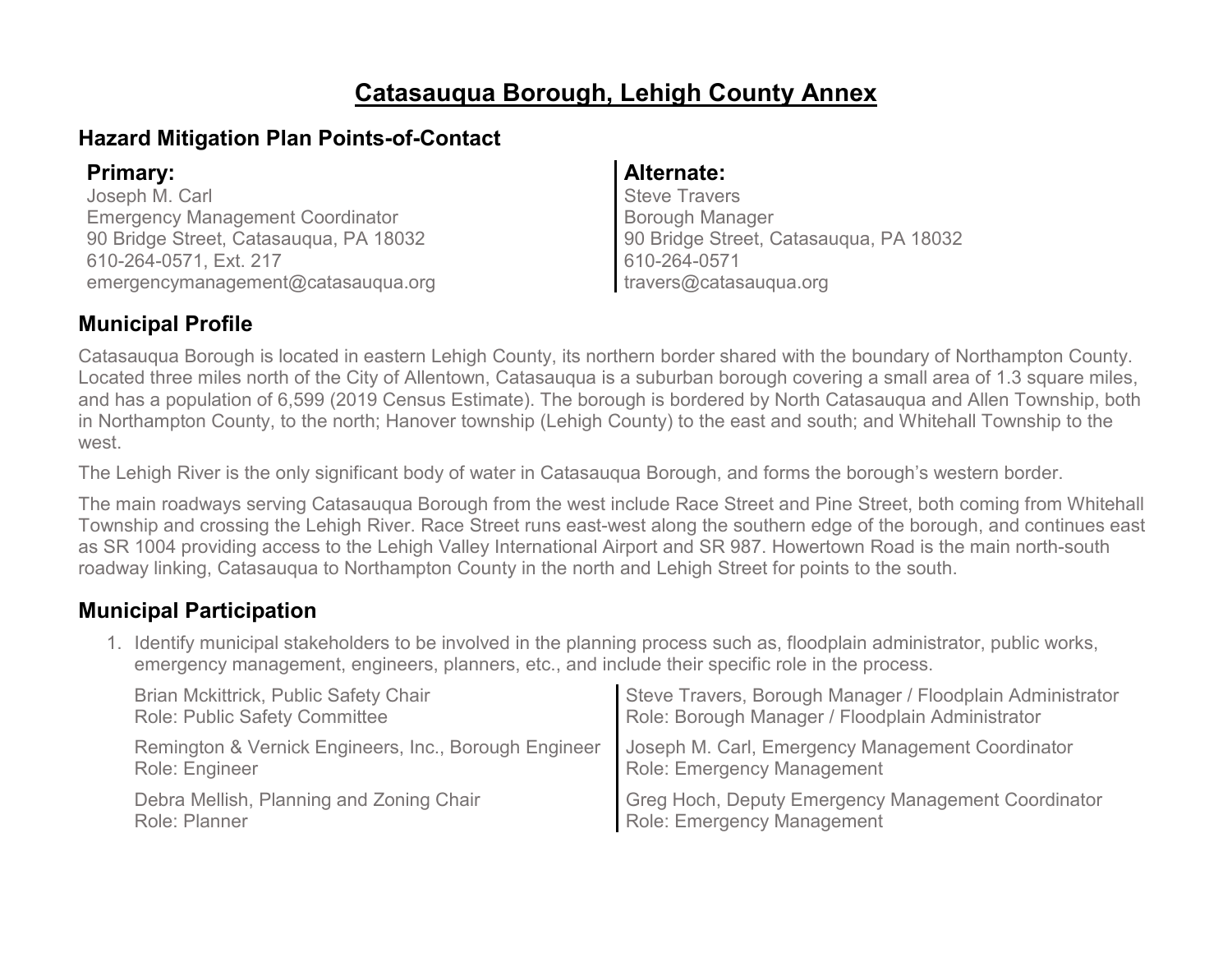#### **Municipal Participation –** *continued*

2. Identify community stakeholders such as; neighborhood groups, religious groups, major employers / businesses, etc., that will be informed and / or involved in the planning process and describe how they will be involved.

Catasauqua Public Safety Committee Catasauqua Planning and Zoning Committee Catasauqua Main Streets Committee

3. Describe how the public **will be engaged** in the current planning process examples, newsletters, social media, etc., **and how they were engaged** since the 2013 Hazard Mitigation Plan.

Public will be engaged via public meetings of the above committees and organizations, through the use of the Emergency Management page on the Borough Website, and via Facebook and Tumblr social media sites. Targeted or interested parties will also be kept abreast of activities via emails.

#### **Compliance with the National Flood Insurance Program (NFIP)**

| <b>Topic</b>                                                                                                                                      | Identify source of information, if<br>different from the one listed.  | <b>Additional Comments</b>                                                                                                |
|---------------------------------------------------------------------------------------------------------------------------------------------------|-----------------------------------------------------------------------|---------------------------------------------------------------------------------------------------------------------------|
| <b>1. Staff Resources</b>                                                                                                                         |                                                                       |                                                                                                                           |
| Is the Community Floodplain Administrator (FPA) or NFIP Coordinator certified?                                                                    | <b>Community FPA</b>                                                  | <b>No</b>                                                                                                                 |
| Is floodplain management an auxiliary function?                                                                                                   | <b>Community FPA</b>                                                  | Yes                                                                                                                       |
| Provide an explanation of NFIP administration services (e.g., permit review, GGIS,<br>education or outreach, inspections, engineering capability) | <b>Community FPA</b>                                                  | Floodplain administration occurs via<br>community outreach, inspections<br>and engineering studies.                       |
| What are the barriers to running an effective NFIP program in the community, if any?                                                              | <b>Community FPA</b>                                                  | Time constraints, availability of<br>certified personnel to perform more<br>detailed work, cost of an expanded<br>program |
| 2. Compliance History                                                                                                                             |                                                                       |                                                                                                                           |
| Is the community in good standing with the NFIP?                                                                                                  | State NFIP Coordinator, FEMA NFIP<br>Specialist, or community records | Yes                                                                                                                       |
| Are there any outstanding compliance issues (i.e., current violations)?                                                                           |                                                                       | None at this time                                                                                                         |
| When was the most recent Community Assistance Visits (CAV) or Community<br><b>Assistance Contact (CAC)?</b>                                       |                                                                       | Unknown                                                                                                                   |
| Is a CAV or CAC scheduled or needed?                                                                                                              |                                                                       | Unknown                                                                                                                   |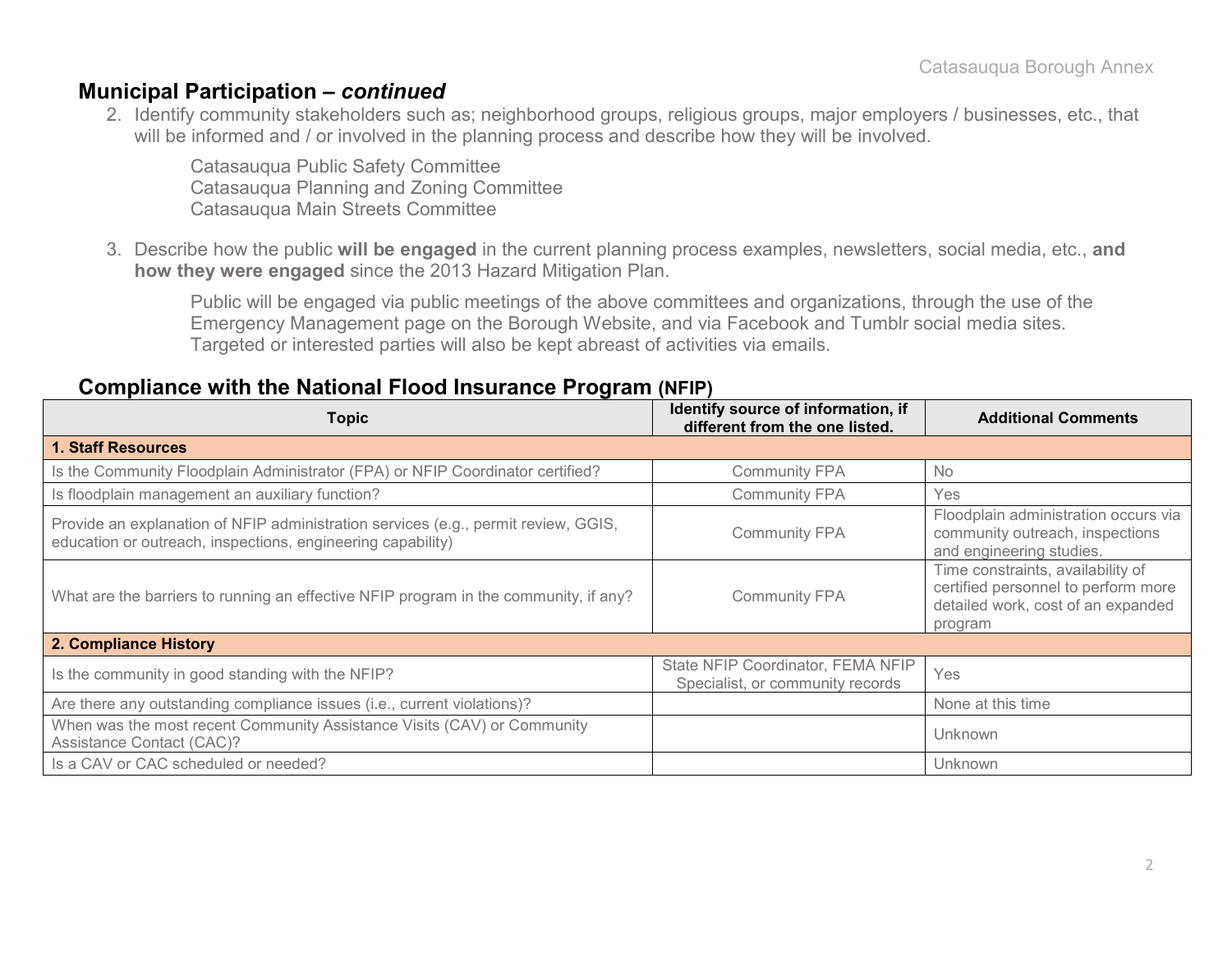# **Compliance with the National Flood Insurance Program (NFIP) –** *continued*

| <b>Topic</b>                                                                                                                                     | Identify source of information, if<br>different from the one listed.     | <b>Additional Comments</b>                                                                                                                        |
|--------------------------------------------------------------------------------------------------------------------------------------------------|--------------------------------------------------------------------------|---------------------------------------------------------------------------------------------------------------------------------------------------|
| 3. Regulation                                                                                                                                    |                                                                          |                                                                                                                                                   |
| When did the community enter the NFIP?                                                                                                           | <b>NFIP Community Status Book</b>                                        | 7/2/2004                                                                                                                                          |
| Are the Flood Insurance Rate Maps (FIRMs) digital or paper?<br>How are residents assisted with mapping?                                          | <b>Community FPA</b>                                                     | Borough has paper FIRMS                                                                                                                           |
| Do floodplain regulations meet or exceed FEMA or State minimum requirements?<br>If so, in what ways?                                             | <b>Community FPA</b>                                                     | Flood plain regulations meet state<br>minimum requirements                                                                                        |
| Describe the permitting process                                                                                                                  | Community FPA, State, FEMA NFIP                                          | Permitting process is completed via<br>the building permit process and<br>associated engineering studies for<br>borough zoning and building codes |
| <b>4. Insurance Summary</b>                                                                                                                      |                                                                          |                                                                                                                                                   |
| How many NFIP policies are in the community?<br>What is the total premium and coverage?                                                          | State NFIP Coordinator or<br><b>FEMA NFIP Specialist</b>                 | Approximately 7 claims                                                                                                                            |
| How many claims have been paid in the community? What is the total amount of<br>paid claims? How many substantial damage claims have there been? | FEMA NFIP or<br><b>Insurance Specialist</b>                              | 113                                                                                                                                               |
| How many structures are exposed to flood risk within the community?                                                                              | <b>Community FPA or GIS Analyst</b>                                      | N/A                                                                                                                                               |
| Describe any areas of flood risk with limited NFIP policy coverage                                                                               | Community FPA or<br><b>FEMA Insurance Specialist</b>                     | Approximately 7 claims                                                                                                                            |
| 5. Community Rating System (CRS)                                                                                                                 |                                                                          |                                                                                                                                                   |
| Does the community participate in CRS?                                                                                                           | Community FPA, State, or FEMA NFIP                                       | <b>No</b>                                                                                                                                         |
| If so, what is the community's CRS Class Ranking?                                                                                                | Flood Insurance Manual<br>(http://www.fema.gov/floodinsurancemanual.gov) |                                                                                                                                                   |
| What categories and activities provide CRS points and how can the Class be<br>improved?                                                          |                                                                          |                                                                                                                                                   |
| Does the plan include CRS planning requirements?                                                                                                 | Community FPA, FEMA CRS<br>Coordinator, or ISO representative            |                                                                                                                                                   |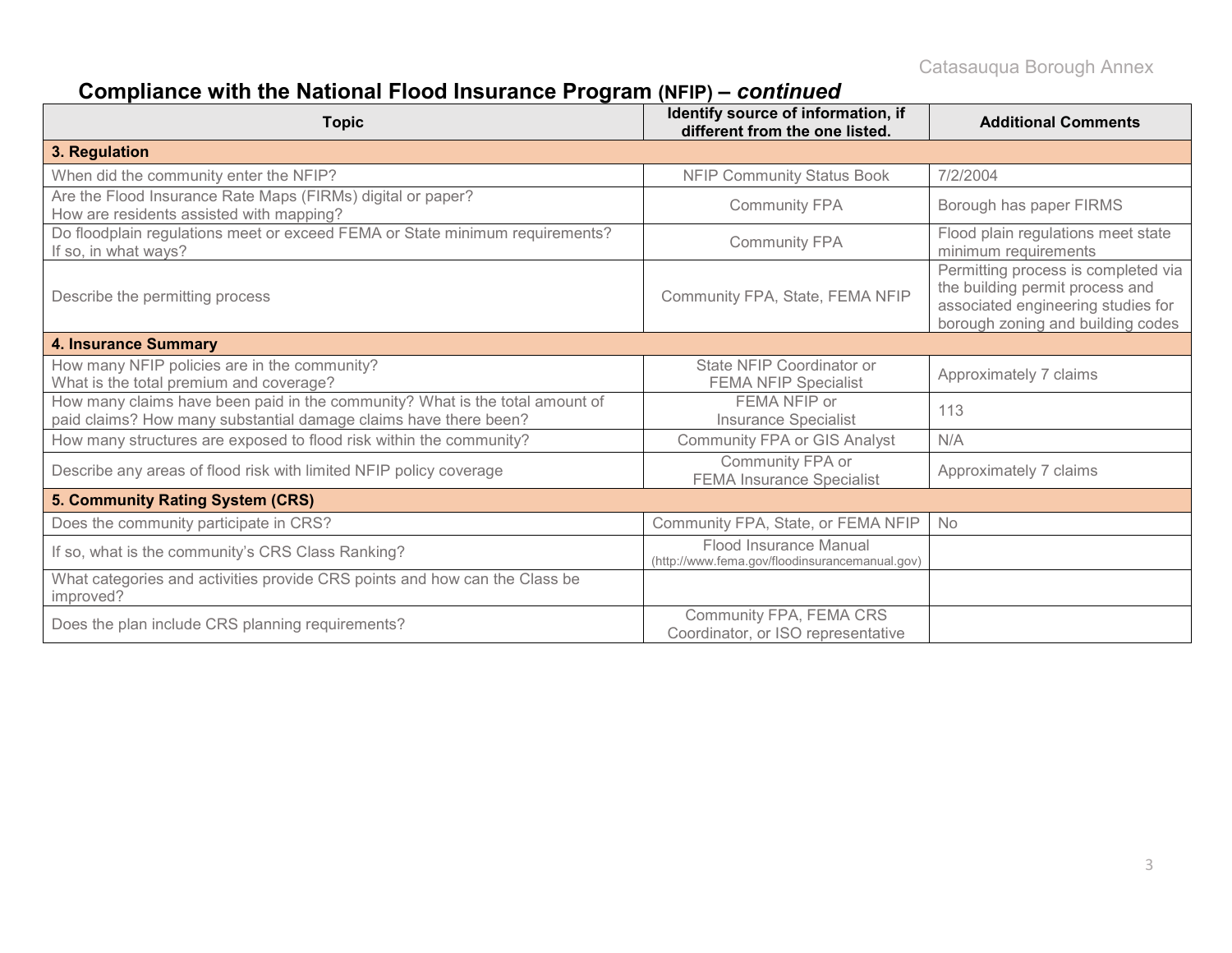#### **Community Assets**

Community assets are defined to include anything that is important to the character as well as the function of a community, and can be described in four categories, they are; people, economy, natural environment and built environment. Please identify the community assets and location under each category.

#### **1. People**

 Concentrations of vulnerable populations such as the elderly, physically or mentally disabled, non-English speaking, and the medically or chemically dependent.

Catasauqua High Rise – Senior Citizen High rise Apartments Catasauqua Apartments – Elderly Housing Pyramid Health Care – Addiction Treatment Center The borough also contains a public elementary school, a public middle school and a charter school for high school aged individuals.

 Types of visiting populations where large numbers of people are concentrated such as visitors for special events and students.

Catasauqua School District – Alumni Field, School District Athletic Fields Catasauqua School District – Thomas Field, Mixed Use Athletic Field Catasauqua School District – Sheckler School, Mixed Use Athletic Fields Opportunity Field – Youth Association Athletic Fields Catasauqua Playground, Pool and Amphitheater – Municipal Recreation Facility Candy Cane Park – Municipal recreation Facility George Taylor Home – Municipal Historic Site

#### **2. Economy**

Major employers, primary economic sectors such as agriculture and commercial centers where losses would have a severe impact on the community.

Catasauqua Borough being primarily residential in nature does not contain many large commercial centers or large employers. Most commercial facilities are small in size and are generally within a few blocks of the Lehigh River. Several businesses are located along the Catasauqua Creek in the area north of Race Street including a metal fabrication shop, auto body repair shops and a heating and air conditioning contractor, which employ a number of people. Phoenix Forging on Front Street is a large metal forge shop that employs a number of persons.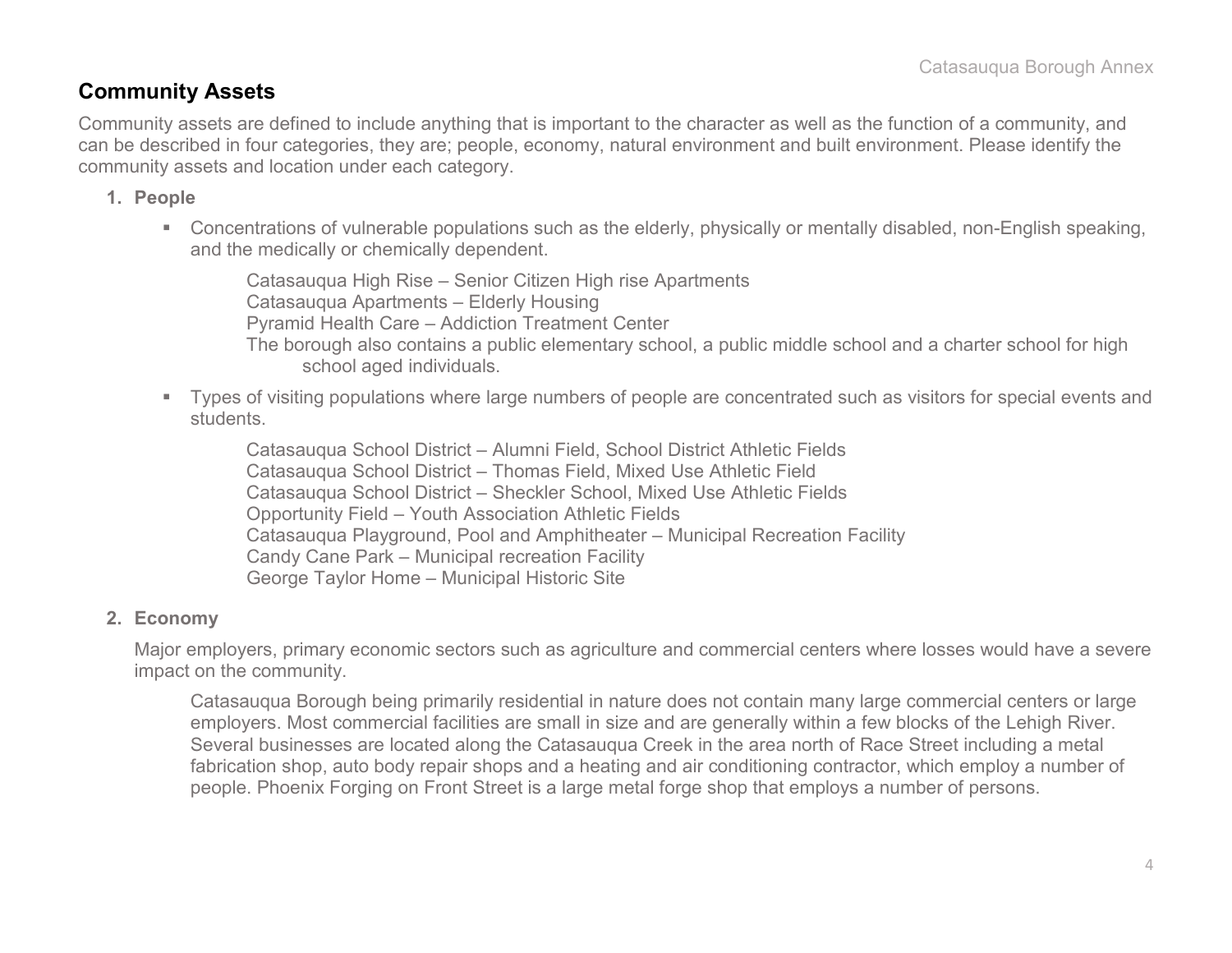#### **Community Assets –** *continued*

#### **3. Natural Environment**

Those areas / features that can provide protective functions that reduce the magnitude of hazard events such as, wetlands or riparian areas, and other environmental features important to protect.

Catasauqua Playground, Pool and Amphitheater

- Flood protection and erosion control walls running most of the length of the park protect facilities from flooding and erosion control.
- Stein's Field park land along the Catasauqua Creek that generally floods prior to downstream areas holding back potential floodwaters.
- **4. Built Environment**
	- Existing structures such as, concentrations of buildings that may be more vulnerable to hazards based on location, age, construction type and / or condition of use.

Most of the downtown area of Catasauqua bordering the Lehigh River contains large concentrations of buildings built in the 1800's. Many of these structures are rather large homes, mixed occupancies and former industrial facilities that have been converted to apartments or multi-family residences. These structures are also constructed adjacent or in close proximity to each other and high-density populations that increase the hazards.

**Infrastructure systems such as water and wastewater facilities, power utilities, transportation systems,** communication systems, energy pipelines and storage.

Catasauqua maintains its own water works and sewage treatment facilities within borough limits. In addition Catasauqua is also home to a 138Kv electrical transmission line and substation which supplies approximately 25MW of power to the general area. A petroleum pipeline also traverses residential areas in the southern portion of the borough. A natural gas transmission line borders the eastern, southern boundaries of the borough just outside borough limits and on the opposite side of the Lehigh River, which is the borough's western boundary. Catasauqua is also home to a Verizon switching station for local telephone communications, a fiber optic communications line running adjacent to the Norfolk Southern Railroad's Lehigh Line, which makes up the borough's western boundary running parallel to the Lehigh River. Although not in the borough, the Borough of Catasauqua is adjacent to the Lehigh Valley International Airport with flight paths directly over the borough.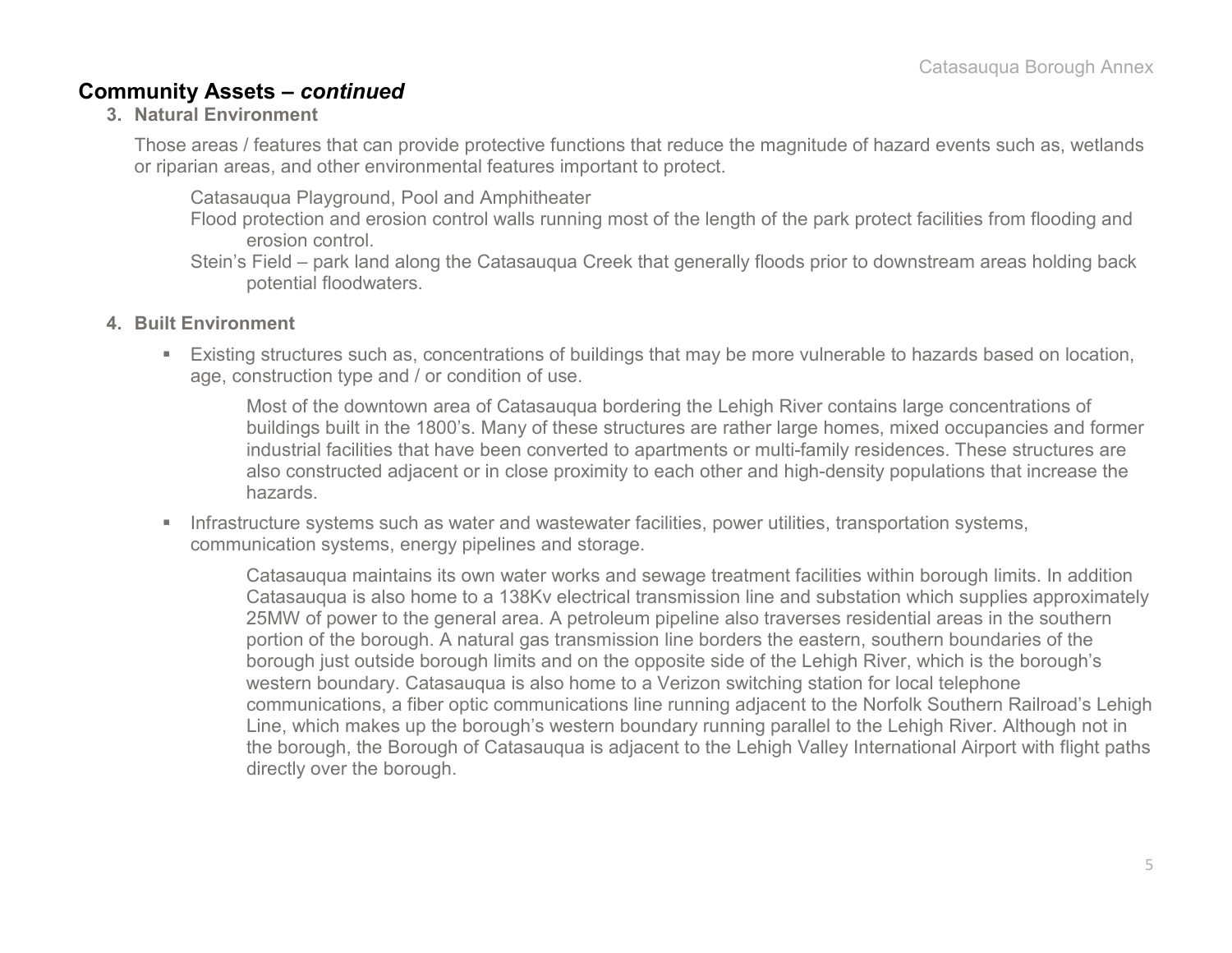#### **Community Assets –** *continued*

 High potential loss facilities such as, dams, locations that house hazardous materials, military and / or civilian defense installations.

At this time, Catasauqua does not include any of these types of facilities, although at least 2 SARA Title 3 facilities are located within the borough, which include a municipal water works and a telephone company switching station. A manufacturing company also maintains radioactive x-ray equipment. Being located along the Lehigh River, Catasauqua is exposed to potential flooding from two large Army Corps of Engineers flood control dams located upstream in the event of onsite emergencies or dam failure at these facilities.

 Critical facilities such as, hospitals, medical facilities, police and fire stations, emergency operations centers, shelters, schools and airports / heliports.

In Catasauqua proper, there is 1 addiction treatment center. The Borough's Municipal Complex contains the borough's police and fire stations and a dedicated emergency operations center. Catasauqua also is home to 1 elementary school, 1 middle school and 1 charter school for high school aged students. All of these schools and approximately 10 churches are potential shelter sites during an emergency. There are also 7-day care centers in the borough of Catasauqua. As stated previously, the borough is adjacent to the Lehigh Valley International Airport.

Cultural / historical resources such as, museums, parks, stadiums, etc.

The borough maintains numerous parks and recreational facilities, which include:

- 1. Catasauqua School District Alumni Field, School District Athletic Field
- 2. Catasauqua School District Thomas Field, Mixed Use Athletic Field
- 3. Catasauqua School District Sheckler School, Mixed Use Athletic Fields
- 4. Opportunity Field Youth Association Athletics Fields
- 5. Catasauqua Playground, Pool and Amphitheater Municipal Recreation Facility
- 6. Candy Cane Park Municipal Recreation Facility
- 7. George Taylor Home Municipal Historic Site that also contains a museum
- 8. Catasauqua Public Library a public library within the borough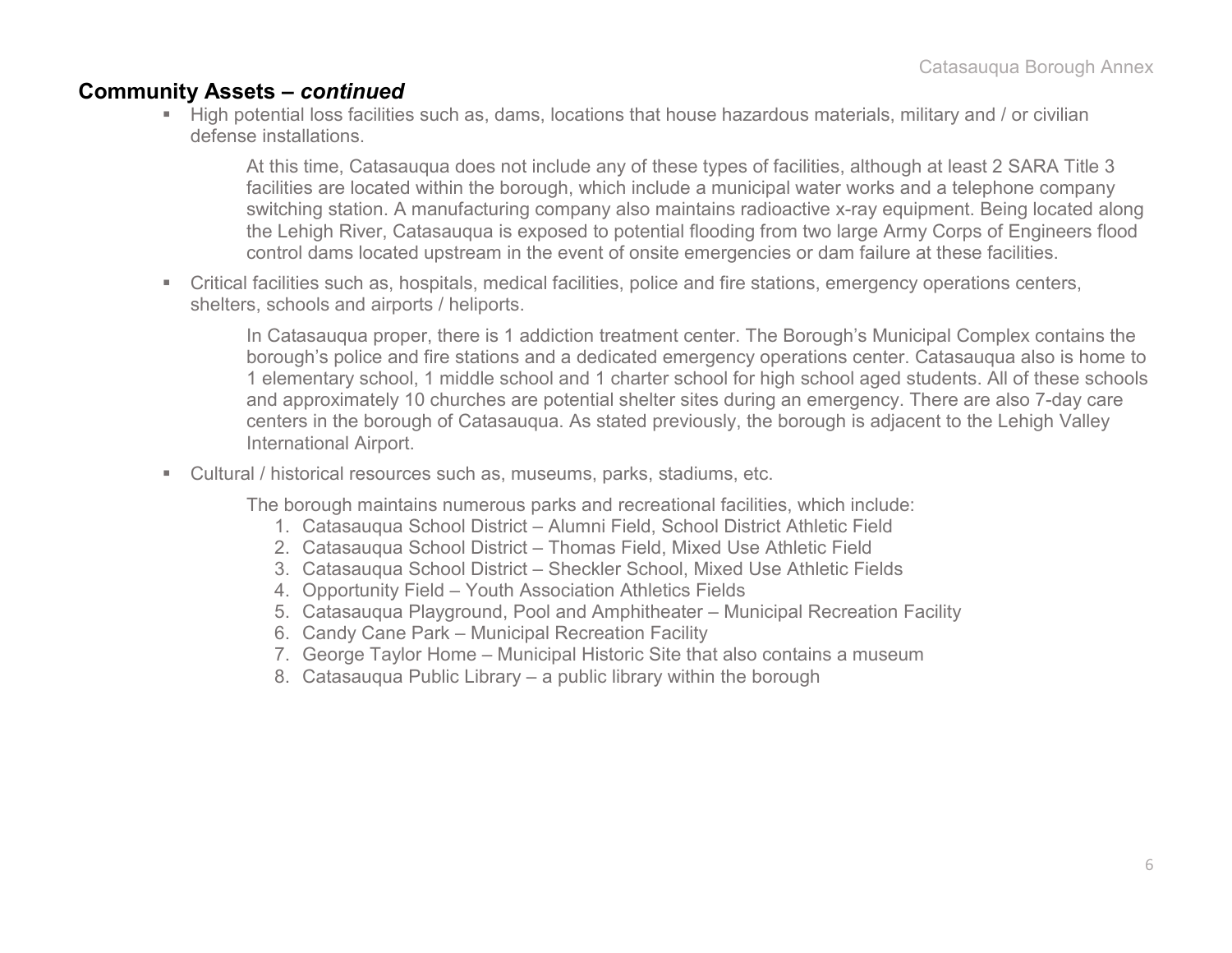# **Capability Assessment**

|            |                                                                                 | <b>Effect on</b><br><b>Status</b><br><b>Hazard Loss</b> |                                                              | Has the 2013         | How can                                      |                                                        |                                                               |                                                                                                  |                                                                            |                                                                 |
|------------|---------------------------------------------------------------------------------|---------------------------------------------------------|--------------------------------------------------------------|----------------------|----------------------------------------------|--------------------------------------------------------|---------------------------------------------------------------|--------------------------------------------------------------------------------------------------|----------------------------------------------------------------------------|-----------------------------------------------------------------|
| Capability | <b>Regulatory</b><br>✓<br><b>Tools</b><br>$\checkmark$<br>$\checkmark$ Programs | Place<br>르                                              | <b>Date</b><br><b>Adopted</b><br><b>or</b><br><b>Updated</b> | Development<br>Under | Department /<br><b>Agency</b><br>Responsible | <b>Reduction:</b><br>-Supports<br>-Neutral<br>-Hinders | <b>Change since</b><br>2013 Plan?<br>+ Positive<br>- Negative | Plan been<br>integrated<br>into the<br><b>Regulatory</b><br><b>Tool/Program</b><br>? If so, how? | these<br>capabilities<br>be expanded<br>and improved<br>to reduce<br>risk? | <b>Additional</b><br><b>Comments</b>                            |
|            | Comprehensive Plan                                                              | X                                                       | 8/2/1999                                                     |                      | Planning<br>Commission                       | Supports                                               | No Change                                                     | <b>No</b>                                                                                        | Via further<br>plan updates                                                |                                                                 |
|            | Capital Improvement Plan                                                        |                                                         |                                                              |                      |                                              |                                                        |                                                               |                                                                                                  |                                                                            |                                                                 |
| Regulatory | <b>Economic Development Plan</b>                                                |                                                         |                                                              |                      |                                              |                                                        |                                                               |                                                                                                  |                                                                            |                                                                 |
|            | <b>Continuity of Operations Plan</b>                                            |                                                         |                                                              | X                    | Emergency<br>Management                      | Supports                                               | No Change                                                     | Yes in the<br>development<br>stages                                                              | Completed<br>plan                                                          | Current<br>EOP under<br>revision will<br>contain a<br>COOP plan |
|            | Stormwater Management Plan /<br>Ordinance                                       | $\times$                                                | 10/4/2004                                                    |                      | Planning and<br><b>Building</b>              | Supports                                               | No Change                                                     | <b>No</b>                                                                                        | Via further<br>plan updates                                                |                                                                 |
| oð         | Open Space Management Plan<br>(or Parks/Rec., Greenways Plan)                   |                                                         |                                                              |                      |                                              |                                                        |                                                               |                                                                                                  |                                                                            |                                                                 |
|            | <b>Natural Resource Protection Plan</b>                                         |                                                         |                                                              |                      |                                              |                                                        |                                                               |                                                                                                  |                                                                            |                                                                 |
| Planning   | <b>Transportation Plan</b>                                                      |                                                         |                                                              |                      |                                              |                                                        |                                                               |                                                                                                  |                                                                            |                                                                 |
| $\div$     | <b>Historic Preservation Plan</b>                                               |                                                         |                                                              |                      |                                              |                                                        |                                                               |                                                                                                  |                                                                            |                                                                 |
|            | Floodplain Management Plan                                                      |                                                         |                                                              |                      |                                              |                                                        |                                                               |                                                                                                  |                                                                            |                                                                 |
|            | <b>Farmland Preservation</b>                                                    |                                                         |                                                              |                      |                                              |                                                        |                                                               |                                                                                                  |                                                                            |                                                                 |
|            | <b>Evacuation Plan</b>                                                          | $\times$                                                | Adopted<br>2008,<br>updated<br>yearly                        |                      | Emergency<br>Management                      | Supports                                               | Positive                                                      | Yes                                                                                              | Via further<br>plan updates                                                |                                                                 |
|            | Disaster Recovery Plan                                                          |                                                         |                                                              |                      |                                              |                                                        |                                                               |                                                                                                  |                                                                            |                                                                 |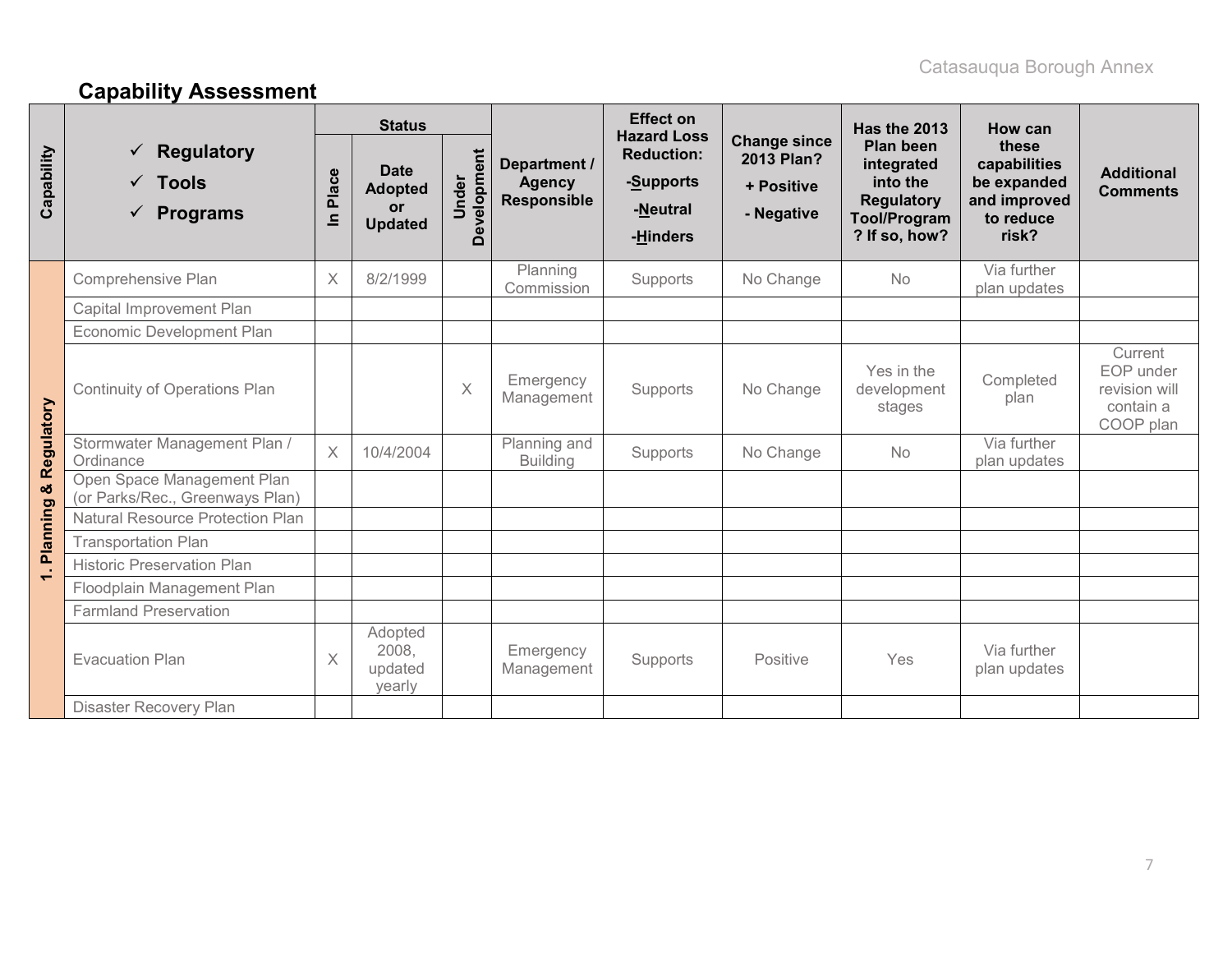|            |                                                                        | <b>Status</b>           |                                                       |                      |                                                     | <b>Effect on</b>                                                             |                                                                      | Has the 2013                                                                                     | How can                                                                    |                                      |
|------------|------------------------------------------------------------------------|-------------------------|-------------------------------------------------------|----------------------|-----------------------------------------------------|------------------------------------------------------------------------------|----------------------------------------------------------------------|--------------------------------------------------------------------------------------------------|----------------------------------------------------------------------------|--------------------------------------|
| Capability | $\checkmark$ Regulatory<br>$\checkmark$ Tools<br>$\checkmark$ Programs | Place<br>드              | <b>Date</b><br><b>Adopted</b><br>or<br><b>Updated</b> | Under<br>Development | Department /<br><b>Agency</b><br><b>Responsible</b> | <b>Hazard Loss</b><br><b>Reduction:</b><br>-Supports<br>-Neutral<br>-Hinders | <b>Change since</b><br><b>2013 Plan?</b><br>+ Positive<br>- Negative | Plan been<br>integrated<br>into the<br><b>Regulatory</b><br><b>Tool/Program</b><br>? If so, how? | these<br>capabilities<br>be expanded<br>and improved<br>to reduce<br>risk? | <b>Additional</b><br><b>Comments</b> |
|            | <b>Hazard Mitigation Plan</b>                                          | X                       | 3/13/2013                                             |                      | Emergency<br>Management<br>and Counties             | Supports                                                                     | Positive                                                             | Yes                                                                                              |                                                                            |                                      |
| Regulatory | <b>Emergency Operations Plan</b>                                       | $\times$                | Adopted<br>2008,<br>updated<br>yearly                 |                      | Emergency<br>Management                             | Supports                                                                     | Positive                                                             | Yes                                                                                              | Via further<br>plan updates                                                |                                      |
|            | Zoning Regulations                                                     | X                       | 36924                                                 |                      | Zoning                                              | Supports                                                                     |                                                                      |                                                                                                  |                                                                            |                                      |
| ಯ          | <b>Floodplain Regulations</b>                                          | X                       |                                                       |                      | Zoning and<br><b>Building</b>                       | Supports                                                                     |                                                                      |                                                                                                  |                                                                            |                                      |
| Planning   | <b>NFIP Participation</b>                                              | $\times$                |                                                       |                      | Zoning and<br><b>Building</b>                       | Supports                                                                     |                                                                      |                                                                                                  |                                                                            |                                      |
| $\div$     | <b>Building Code</b>                                                   | X                       | 38145                                                 |                      | <b>Building</b><br>Official                         | Supports                                                                     | Positive                                                             |                                                                                                  |                                                                            |                                      |
|            | Fire Code                                                              | $\overline{\mathsf{X}}$ | Updated<br>2016                                       |                      | <b>Building</b><br>Official                         | Supports                                                                     | Positive                                                             | Yes                                                                                              |                                                                            |                                      |
|            | Other                                                                  |                         |                                                       |                      |                                                     |                                                                              |                                                                      |                                                                                                  |                                                                            |                                      |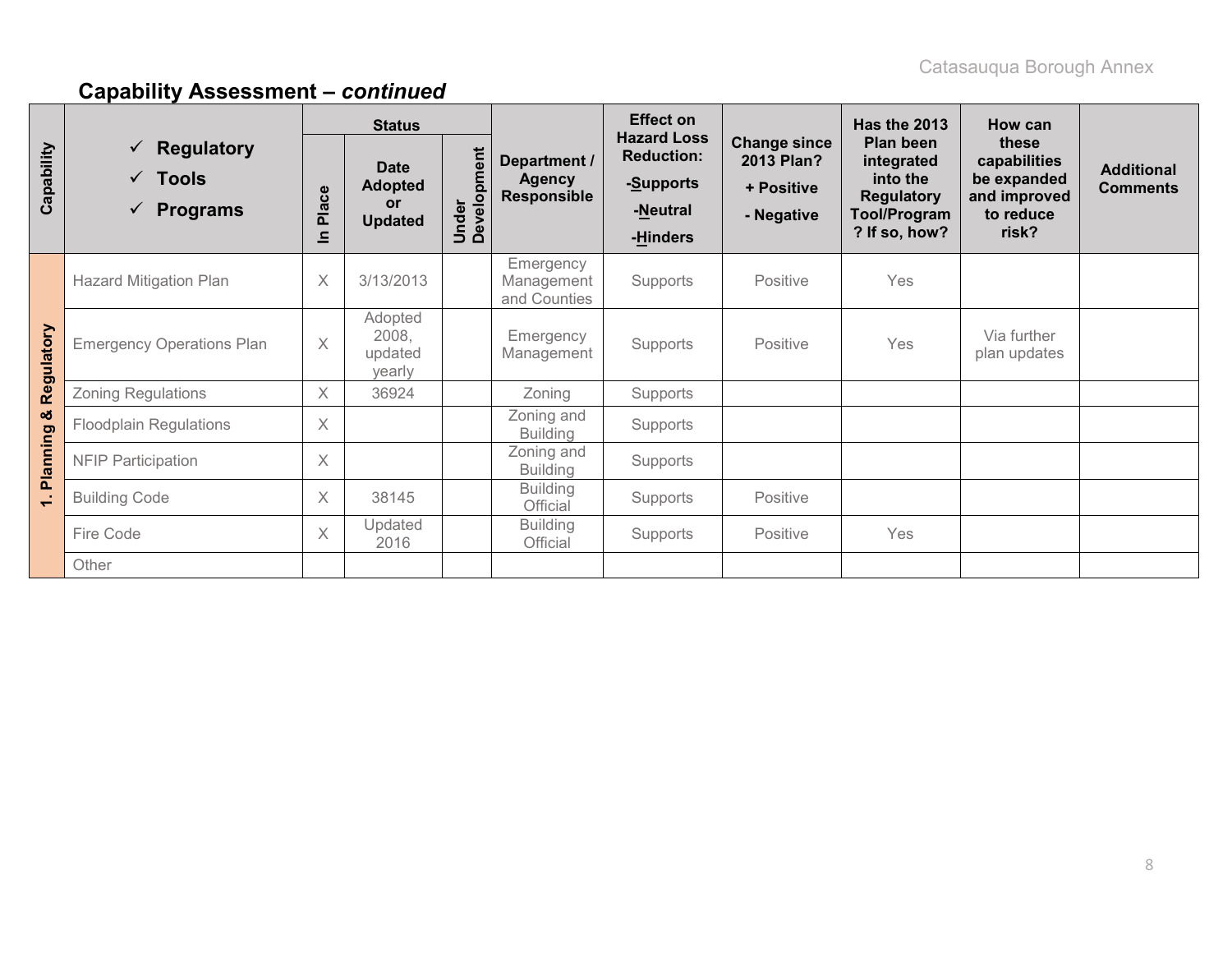| Capability          | <b>Staff</b><br>$\checkmark$<br><b>Personnel</b><br><b>Resources</b>                                                             | <b>Yes</b> | <b>No</b> | Department /<br><b>Agency</b>                                    | Change<br><b>since 2013</b><br>Plan?<br>+ Positive<br>- Negative | How can these<br>capabilities be<br>expanded and<br>improved to<br>reduce risk? | <b>Additional</b><br><b>Comments</b>                                                      |
|---------------------|----------------------------------------------------------------------------------------------------------------------------------|------------|-----------|------------------------------------------------------------------|------------------------------------------------------------------|---------------------------------------------------------------------------------|-------------------------------------------------------------------------------------------|
|                     | Planners (with land use / land development knowledge)                                                                            | $\times$   |           | <b>Building</b><br>Official, Code<br>Enforcement and<br>Engineer | <b>No</b>                                                        |                                                                                 |                                                                                           |
|                     | Planners or engineers (with natural and / or human-caused hazards<br>knowledge)                                                  | $\times$   |           | Engineer                                                         | <b>No</b>                                                        |                                                                                 |                                                                                           |
| Technology          | Engineers or professionals trained in building and / or infrastructure<br>construction practices (including building inspectors) | $\times$   |           | Engineer                                                         | <b>No</b>                                                        |                                                                                 |                                                                                           |
| ಯ<br>Administrative | <b>Emergency Manager</b>                                                                                                         |            |           | Emergency<br>Management                                          | <b>No</b>                                                        |                                                                                 | New municipal<br>complex contains<br>a dedicated<br>Emergency<br><b>Operations Center</b> |
|                     | Floodplain administrator / manager                                                                                               | $\times$   |           | Borough Manager                                                  | <b>No</b>                                                        |                                                                                 |                                                                                           |
|                     | Land surveyors                                                                                                                   | $\times$   |           | Engineer                                                         | <b>No</b>                                                        |                                                                                 |                                                                                           |
| $\dot{\mathbf{v}}$  | Staff familiar with the hazards of the community                                                                                 | $\times$   |           | Emergency<br>Management                                          | <b>No</b>                                                        |                                                                                 |                                                                                           |
|                     | Personnel skilled in Geographical Information Systems (GIS) and / or<br>FEMA's HAZUS program                                     |            | $\times$  |                                                                  | <b>No</b>                                                        |                                                                                 |                                                                                           |
|                     | Grant writers or fiscal staff to handle large / complex grants                                                                   | $\times$   |           | Borough Manager                                                  | <b>No</b>                                                        |                                                                                 |                                                                                           |
|                     | Other                                                                                                                            |            |           |                                                                  |                                                                  |                                                                                 |                                                                                           |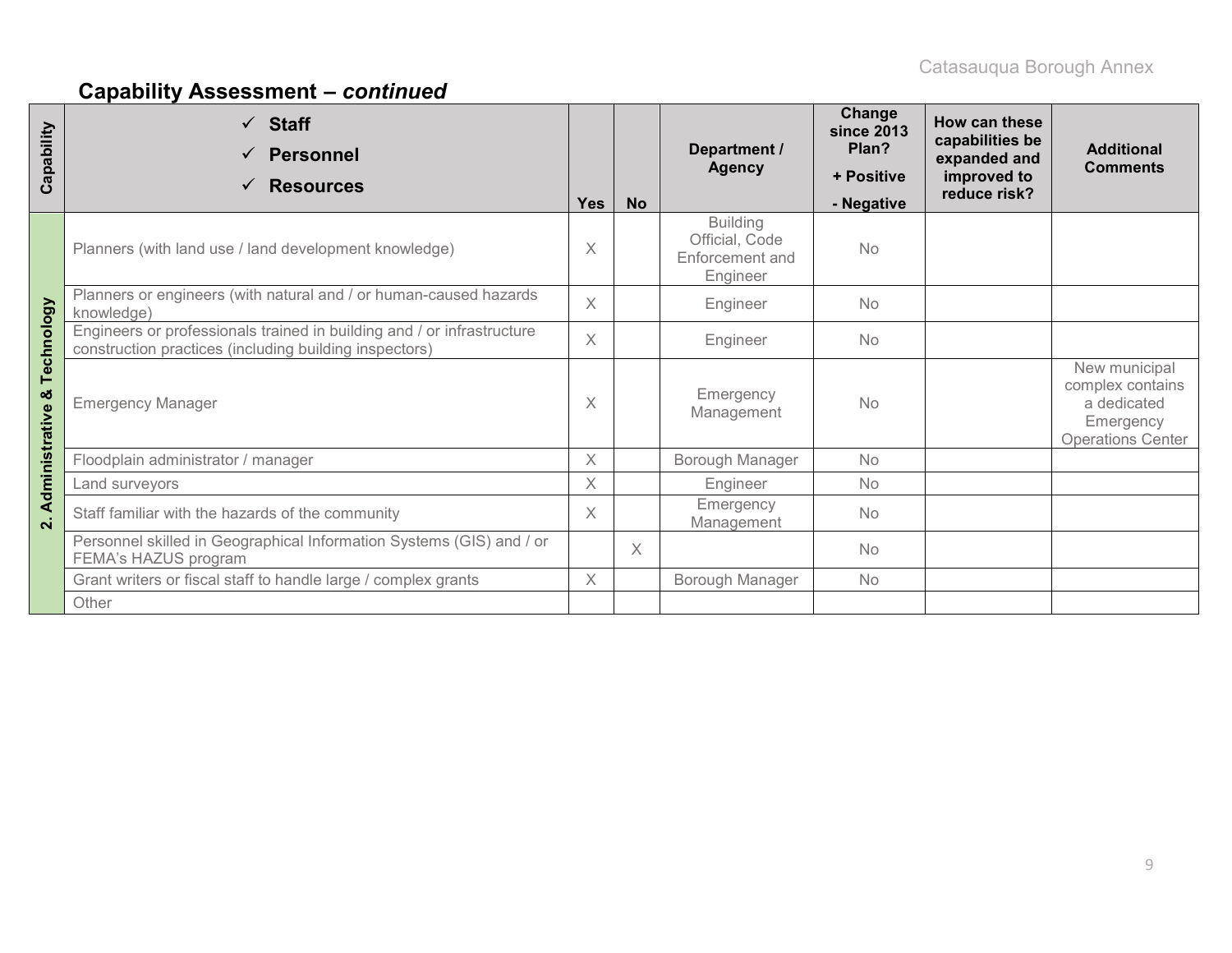| Capability                                                    | <b>Yes</b> | <b>No</b> | Department /<br><b>Agency</b>     | <b>Change since</b><br>2013 Plan?<br>+ Positive<br>- Negative | How can these<br>capabilities be<br>expanded and<br>improved to<br>reduce risk? | <b>Additional</b><br><b>Comments</b>                    |
|---------------------------------------------------------------|------------|-----------|-----------------------------------|---------------------------------------------------------------|---------------------------------------------------------------------------------|---------------------------------------------------------|
| Capital improvement programming                               | X          |           |                                   |                                                               |                                                                                 | Included<br>construction of<br>new municipal<br>complex |
| Resources<br><b>Community Development Block Grants (CDBG)</b> | $\times$   |           | Borough<br>Manager                |                                                               |                                                                                 |                                                         |
| Special purposes taxes                                        |            | X         |                                   |                                                               |                                                                                 |                                                         |
| Gas / Electricity utility fees                                |            | $\times$  |                                   |                                                               |                                                                                 |                                                         |
| Financial<br>Water / Sewer fees                               | $\times$   |           | Water / Sewer &<br>Administration |                                                               |                                                                                 |                                                         |
| Stormwater utility fees                                       |            | X         | Administration                    |                                                               |                                                                                 |                                                         |
| Development impact fees                                       | $\times$   |           | Administration                    |                                                               |                                                                                 |                                                         |
| ကဲ<br>General obligation, revenue, and / or special tax bonds | X          |           | Borough<br>Manager                |                                                               |                                                                                 |                                                         |
| Partnering arrangements or intergovernmental agreements       | $\times$   |           | Borough<br>Manager                |                                                               |                                                                                 |                                                         |
| Other                                                         |            |           |                                   |                                                               |                                                                                 |                                                         |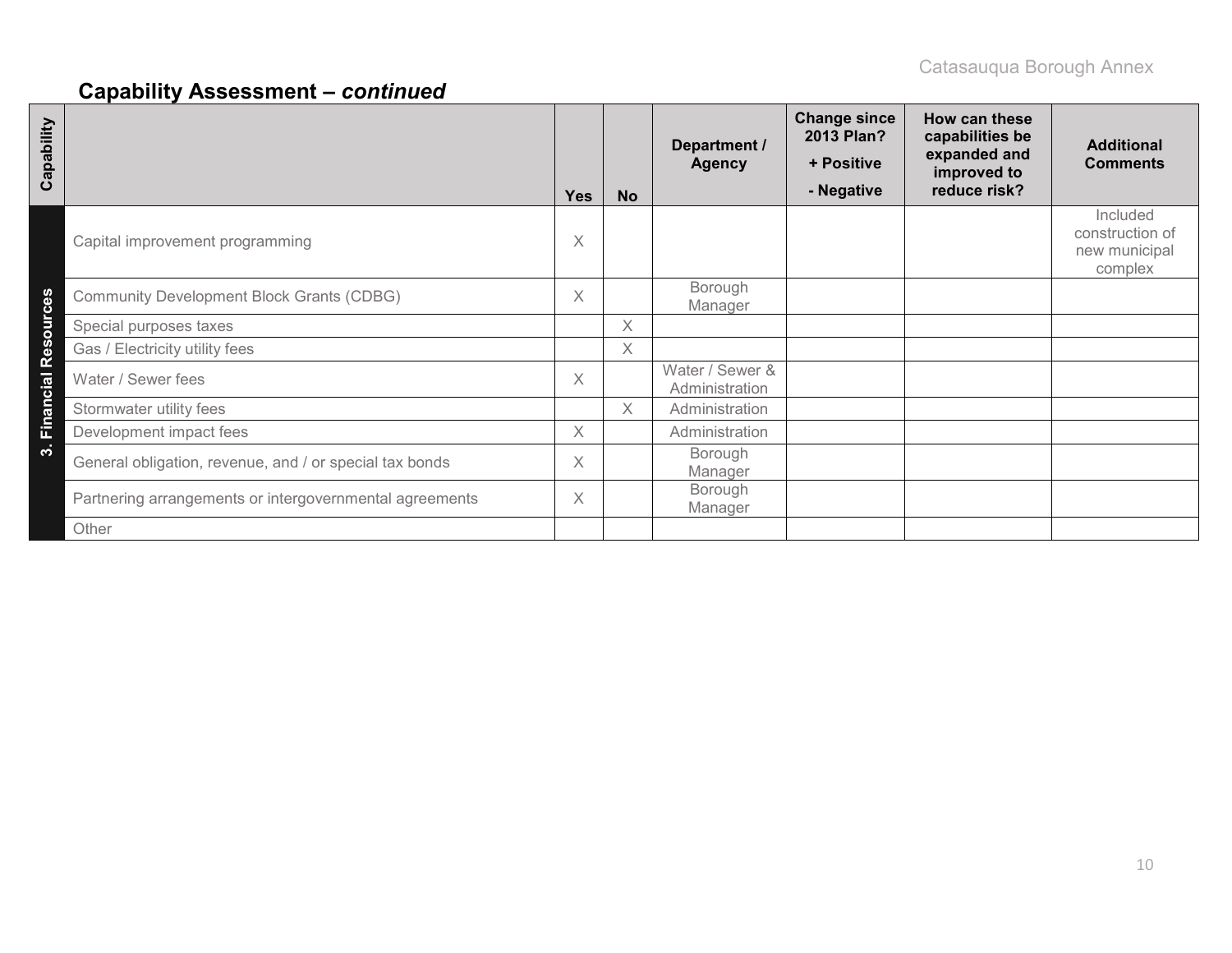| Capability        | Program<br>$\checkmark$ Organization                                                                                                                              | <b>Yes</b>        | <b>No</b> | Department /<br><b>Agency</b> | <b>Change since</b><br>2013 Plan?<br>+ Positive<br>- Negative | How can these<br>capabilities be<br>expanded and<br>improved to<br>reduce risk? | <b>Additional Comments</b>                                                                                                                                                                                                                                         |
|-------------------|-------------------------------------------------------------------------------------------------------------------------------------------------------------------|-------------------|-----------|-------------------------------|---------------------------------------------------------------|---------------------------------------------------------------------------------|--------------------------------------------------------------------------------------------------------------------------------------------------------------------------------------------------------------------------------------------------------------------|
|                   | <b>Firewise Communities Certification</b>                                                                                                                         |                   | $\times$  |                               |                                                               |                                                                                 |                                                                                                                                                                                                                                                                    |
|                   | <b>StormReady Certification</b>                                                                                                                                   |                   | $\times$  | Emergency<br>Management       |                                                               |                                                                                 | Under development with<br>current emergency<br>operations plan                                                                                                                                                                                                     |
|                   | Natural disaster or safety-related school programs                                                                                                                | $\times$          |           | Emergency<br>Management       |                                                               |                                                                                 | Safe Schools<br>participation and active<br>shooter drills at school<br>district facilities.                                                                                                                                                                       |
| Outreach          | Ongoing public education or information programs such as,<br>responsible water use, fire safety, household preparedness, and<br>environmental education.          | $\times$          |           | Emergency<br>Management       |                                                               |                                                                                 | Ongoing social media<br>posts, participation at<br>local events, open house<br>programs at fire station<br>and EOC                                                                                                                                                 |
| ಯ<br>4. Education | Public-private partnership initiatives addressing disaster related<br>issues.                                                                                     | $\overline{\chi}$ |           | Emergency<br>Management       |                                                               |                                                                                 | Communications with<br>businesses in flood<br>plains along with social<br>media postings.                                                                                                                                                                          |
|                   | Local citizen groups or non-profit organizations focused on<br>environmental protection, emergency preparedness, access and<br>functional needs populations, etc. | $\times$          |           | Emergency<br>Management       |                                                               |                                                                                 | Safe Schools and also<br>periodic meetings with<br>Day Care Centers and<br><b>High Rise Senior</b><br>Housing Facilities,<br><b>Community Registry</b><br>program developed in<br>accordance with the<br>Lehigh Valley Center for<br>Independent Living<br>(LVCIL) |
|                   | Other                                                                                                                                                             |                   |           |                               |                                                               |                                                                                 |                                                                                                                                                                                                                                                                    |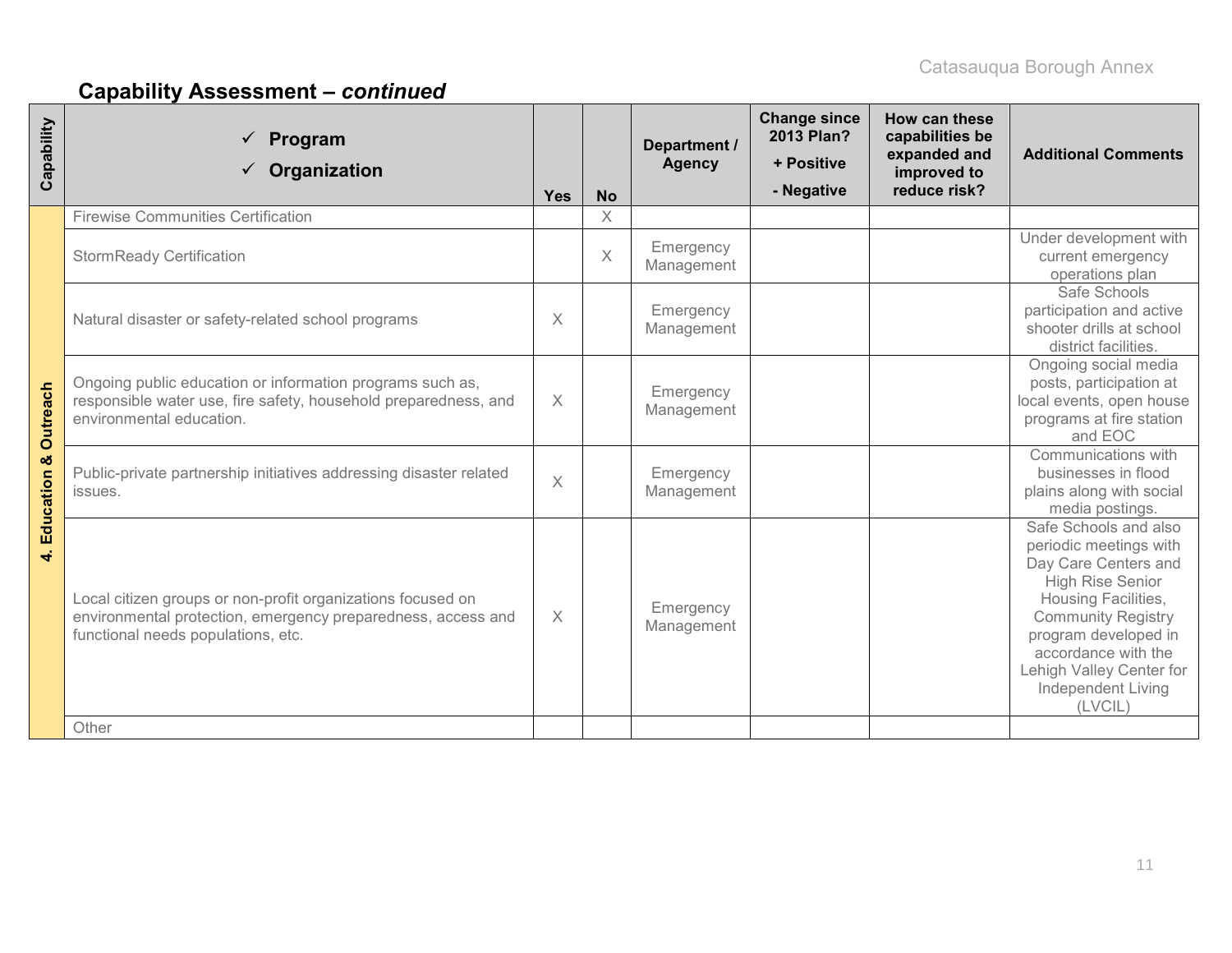| Capability |                                |         | <b>Degree of Capability</b>    |          | <b>Change since the 2013 Hazard</b><br><b>Mitigation Plan?</b> | <b>Additional Comments</b>                                                                                                                                                                                                                                                                                                                                                             |  |  |
|------------|--------------------------------|---------|--------------------------------|----------|----------------------------------------------------------------|----------------------------------------------------------------------------------------------------------------------------------------------------------------------------------------------------------------------------------------------------------------------------------------------------------------------------------------------------------------------------------------|--|--|
|            |                                | Limited | <b>High</b><br><b>Moderate</b> |          | If so, how?                                                    |                                                                                                                                                                                                                                                                                                                                                                                        |  |  |
|            | <b>Planning and Regulatory</b> |         | $\times$                       |          |                                                                | About the same capability as in<br>previous plans                                                                                                                                                                                                                                                                                                                                      |  |  |
|            | Administrative and Technical   |         | $\times$                       |          |                                                                | About the same capability as in<br>previous plans                                                                                                                                                                                                                                                                                                                                      |  |  |
| essment    | Financial                      | X       |                                |          |                                                                | Limited capabilities due to lower<br>receipts for water and sewer billing<br>and tax income due to COVID                                                                                                                                                                                                                                                                               |  |  |
| Self<br>ທ່ | <b>Education and Outreach</b>  |         |                                | $\times$ |                                                                | Capabilities have increased due to<br>construction of the new borough<br>complex and a dedicated EOC, the<br>addition of a more robust website,<br>social media usage and the new<br>municipal complex, which provides for<br>training and education areas not<br>previously available. There is also<br>increased participation and<br>cooperation with the local school<br>district. |  |  |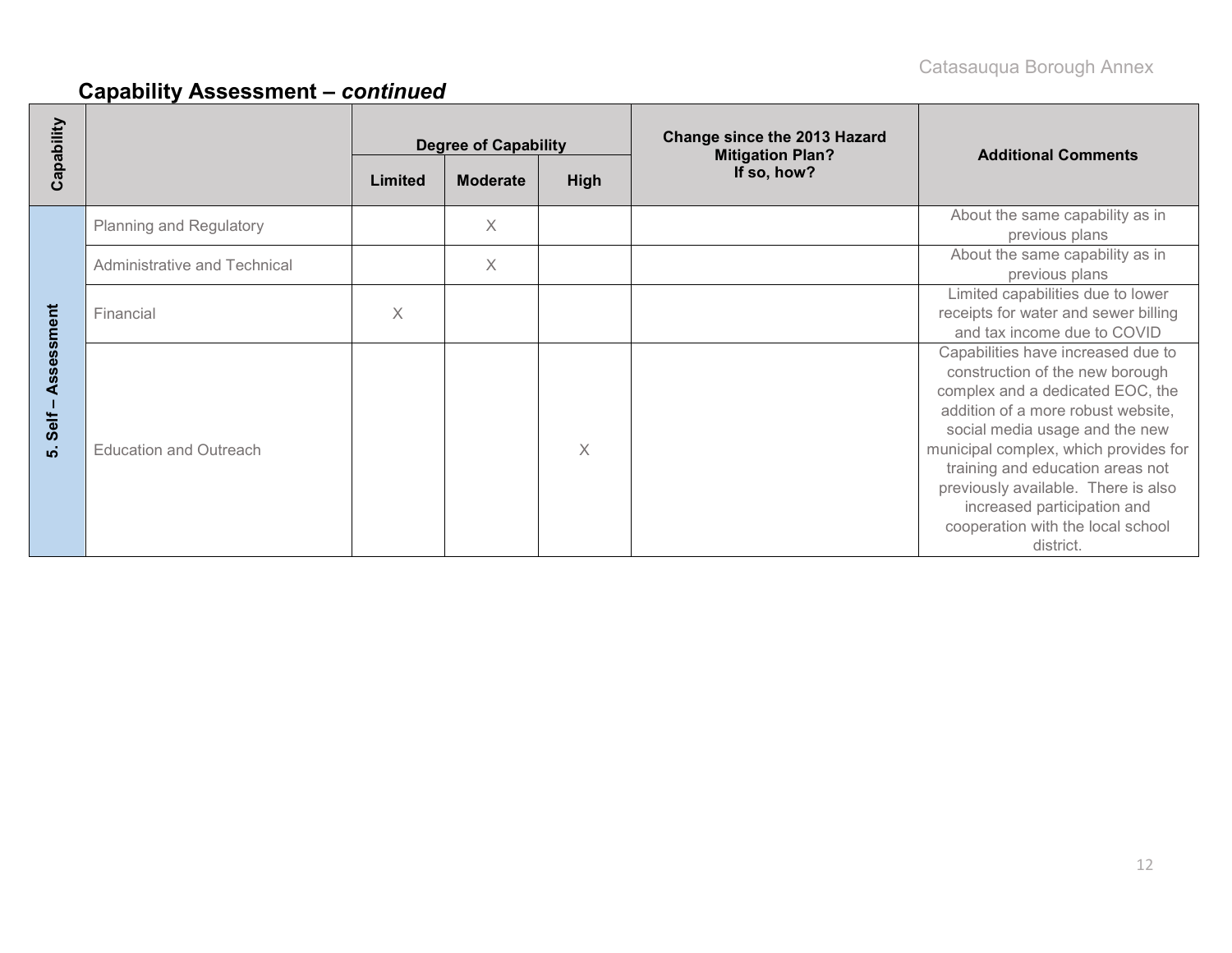| Development /<br><b>Property Name</b> | <b>Type of Development</b> | <b>Number of Structures</b> | Location                                                    | <b>Known Hazard Zone</b>                       | <b>Description / Status</b>                                                                                                                                                        |
|---------------------------------------|----------------------------|-----------------------------|-------------------------------------------------------------|------------------------------------------------|------------------------------------------------------------------------------------------------------------------------------------------------------------------------------------|
| Iron Works                            | Mixed Use                  | Unknown                     | West side of the 300 to<br>500 blocks of Front Street       | Part of property is<br>located in a flood zone | Borough has an<br>agreement of sale with a<br>developer for this site and<br>demolition of existing<br>buildings is underway to<br>make the site suitable for<br>new construction. |
| 14th St.                              | Residential                | 36                          | West side of 14th St<br>between Pearl St. and<br>Bridge St. |                                                | Residential development<br>has been proposed and<br>currently working through<br>the approvals process                                                                             |
| 14 <sup>th</sup> and Pearl Sts.       | Residential                | 12                          | 14th and Pearl Streets                                      |                                                | Residential development<br>has been proposed, no<br>time line set for<br>development.                                                                                              |

#### **Known or Anticipated Future Development / Redevelopment**

#### **Natural & Non-Natural Event History Specific to Catasauqua Borough**

| <b>Type of Event and Date(s)</b>                    | <b>FEMA Disaster#</b><br>(if applicable) | Local Damage(s) or Loss(es)                                                                               |
|-----------------------------------------------------|------------------------------------------|-----------------------------------------------------------------------------------------------------------|
| Snowstorm - February 2014                           | N/A                                      | Exact amount of monies received not available at time of completion of this form                          |
| Hailstorm - May 2015                                | N/A                                      | Exact amount of monies received not available at time of completion of this form                          |
| Winter Storm Jonas - 1/2016                         | DR-4267-PA                               | Exact amount of monies received not available at time of completion of this form                          |
| Pennsylvania COVID-19 Pandemic - 1/2020             | DR-4506-PA                               | Emergency Protective measures to combat COVID-19 Pandemic.                                                |
| Civil Protest - Summer 2020                         | N/A                                      | Emergency Protective measures to provide security for civil protest                                       |
| Catasauqua Food Bank Support - Spring / Summer 2020 | N/A                                      | Assisted local food bank with increased demands and shortage of food for<br>distribution to those in need |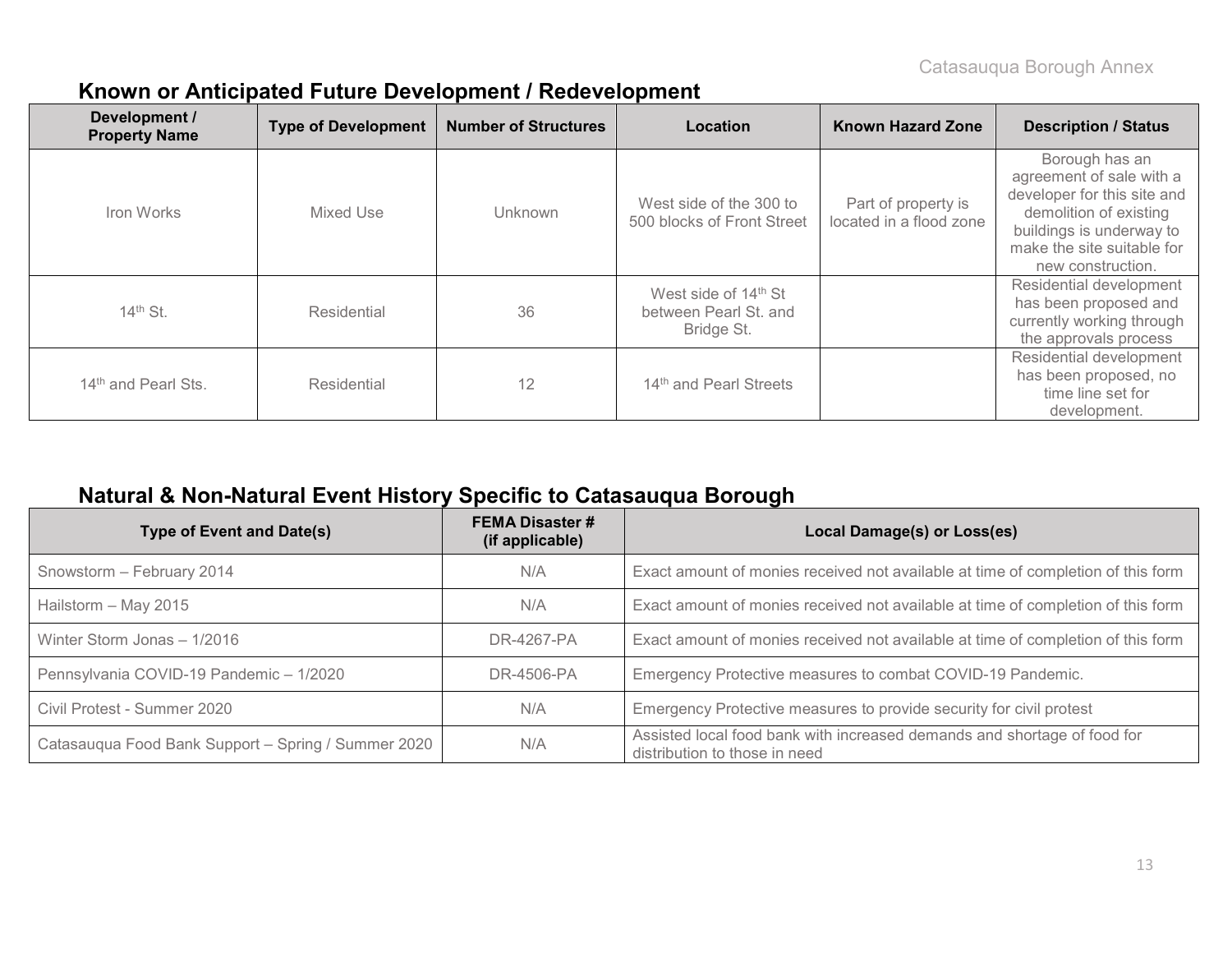# **2013 Municipal Action Plan Status**

|                         |                                                                                                                                                                                                                                                                                                                                                                                                                                                                                                                                                             |                        |                                     | <b>Status</b> |           |              |                                                                                                                                                                                                                                                                                                                                                                                                                                |
|-------------------------|-------------------------------------------------------------------------------------------------------------------------------------------------------------------------------------------------------------------------------------------------------------------------------------------------------------------------------------------------------------------------------------------------------------------------------------------------------------------------------------------------------------------------------------------------------------|------------------------|-------------------------------------|---------------|-----------|--------------|--------------------------------------------------------------------------------------------------------------------------------------------------------------------------------------------------------------------------------------------------------------------------------------------------------------------------------------------------------------------------------------------------------------------------------|
|                         | <b>Existing Mitigation Action</b><br>(from 2013 Hazard Mitigation Plan)                                                                                                                                                                                                                                                                                                                                                                                                                                                                                     | No Progress<br>Unknown | Progress<br>$\overline{\mathbf{z}}$ | Continuous    | Completed | Discontinued | <b>Additional Comments</b>                                                                                                                                                                                                                                                                                                                                                                                                     |
| $\mathbf{1}$            | Borough of Catasauqua Wastewater Treatment Plant Floodwall - 18 W. Race St.<br>(rear) along Lehigh River: Build floodwall along Lehigh River to protect treatment<br>plant from flooding. Plant has experienced flooding of equipment numerous<br>times in recent years. Flooding prohibits plant from effectively releasing treated<br>water, and meeting treatment criteria. Plant is slated for upgrades and the<br>floodwall has been suggested by DEP and the DRBC due to elevation concerns.                                                          |                        |                                     |               | $\times$  |              | Floodwall at sewer plant built in<br>conjunction with sewer plan upgrades.<br>Action not carried through to 2018 Action<br>Plan.                                                                                                                                                                                                                                                                                               |
| $\mathbf{2}$            | Resize piping of culvert adjacent to East Catty Woods, from 14th Street crossing<br>to confluence with Catasauqua Creek - Resize piping at 14th and 10th Street<br>crossings to handled increased runoff due to construction throughout the<br>drainage area. Build Stormwater retention area to control and manage runoff.<br>Stabilize culvert and manage flows at confluence within Catasauqua Creek.<br>Debris removal from culvert. Recent flooding has caused street closures and<br>damage to residences and businesses in the area (~\$2M damages). | $\times$               |                                     |               |           |              | No additional actions due to private<br>property concerns and expense to perform<br>work - water flow in this area has visibly<br>increased due to additional industrial<br>development just east of the Borough<br>especially during times of heavy rainfall.                                                                                                                                                                 |
| $\mathbf 3$             | Critical Facility Monitoring - Upgrade and expand existing camera system for<br>security of existing infrastructure and HAZMAT storage facilities at Catasauqua<br>Water Works, wastewater treatment plant, Catasauqua pool, Fire Department,<br>Police Department, Municipal Complex and Public Works facilities.                                                                                                                                                                                                                                          |                        |                                     | $\times$      |           |              | Additional cameras added as budget<br>permits - Additional needs due to end of<br>life timeline for existing cameras.                                                                                                                                                                                                                                                                                                          |
| $\overline{\mathbf{4}}$ | Catasauqua Playground / Creek Retention Wall - Repair/replace/update wall as<br>needed to protect pool, pump station and park facilities from flooding and erosion.<br>Most recent flood knocked down park fencing, filled pool with mud, and caused<br>extensive damage to pump station.                                                                                                                                                                                                                                                                   |                        | X                                   |               |           |              | Minor work performed on an as needed<br>basis however, major reconstruction is<br>required due to age of construction.<br>Expense of work continues to delay<br>considerable work toward this project -<br>Additional flooding concerns are noted due<br>to increased water flows in the Catasauqua<br>Creek watershed due to construction<br>projects north and east of the Borough<br>especially in times of heavy rainfall. |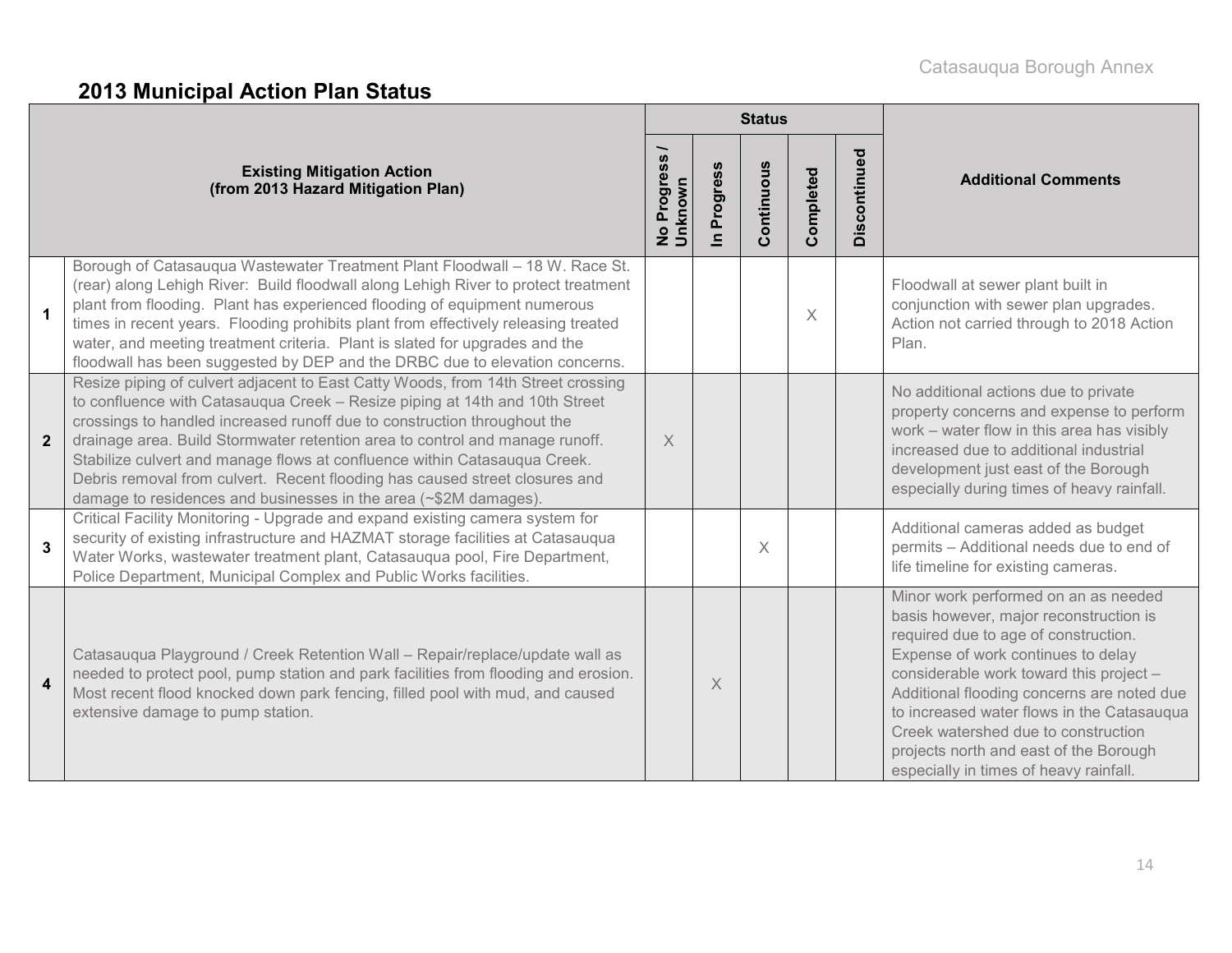|                |                                                                                                                                                                                                                                                                                                                                                                                                                                                                                        | <b>Status</b>                               |                            |                |           |              |                                                                                                                                                                                                                                                                                      |
|----------------|----------------------------------------------------------------------------------------------------------------------------------------------------------------------------------------------------------------------------------------------------------------------------------------------------------------------------------------------------------------------------------------------------------------------------------------------------------------------------------------|---------------------------------------------|----------------------------|----------------|-----------|--------------|--------------------------------------------------------------------------------------------------------------------------------------------------------------------------------------------------------------------------------------------------------------------------------------|
|                | <b>Existing Mitigation Action</b><br>(from 2013 Hazard Mitigation Plan)                                                                                                                                                                                                                                                                                                                                                                                                                | Progress<br><b>Unknown</b><br>$\frac{1}{2}$ | Progress<br>$\blacksquare$ | ontinuous<br>Õ | Completed | Discontinued | <b>Additional Comments</b>                                                                                                                                                                                                                                                           |
| 5              | Fire/Police Public Education Outreach Program - Expand fire-prevention effort<br>beyond school and emergency preparedness public education through an<br>enlarged and enhanced periodic emergency preparedness fair, to improve<br>preparedness on the part of citizens to equip themselves for an emergency and<br>understand the current information and warning systems in place.                                                                                                   |                                             |                            | $\times$       |           |              | Outreach programs continue on a<br>continuous basis. These have increased<br>in recent years with schools, senior high-<br>rise buildings, day care centers and the<br>public library. A new House of Hazards is<br>currently under construction to support the<br>outreach program. |
| 6              | Construct a Borough - wide low power AM radio station to supplement alerting<br>and notification systems                                                                                                                                                                                                                                                                                                                                                                               | X                                           |                            |                |           | $\times$     | Expense and lack of grant monies<br>available have hampered any movement<br>on this project. Project replaced with Action<br>#24 in the 2018 Action Plan.                                                                                                                            |
| $\overline{7}$ | Borough Fire Department/Emergency Management Agency/Police Department<br>Upgrades - Upgrade/construct new facilities to replace 100yr old fire stations,<br>outdated police station, and build and equip an EOC with backup power, sleep<br>facilities. Needed is a structurally sound building capable of operating as an<br>EOC and potential shelter. Current facilities are unsound and inadequate to<br>support emergency operations on normal basis let alone during a disaster. |                                             |                            |                | X         |              | A new municipal complex was completed<br>in 2017, which houses new and upgraded<br>fire and police facilities and a dedicated<br>emergency operations center. Action not<br>carried through to 2018 Action Plan.                                                                     |
| 8              | Inundation areas for upstream dam failure                                                                                                                                                                                                                                                                                                                                                                                                                                              | X                                           |                            |                |           |              | Much of the borough's aging downtown is<br>located within flood zones along the Lehigh<br>River and Catasauqua Creek.<br>Expense is a hindering factor                                                                                                                               |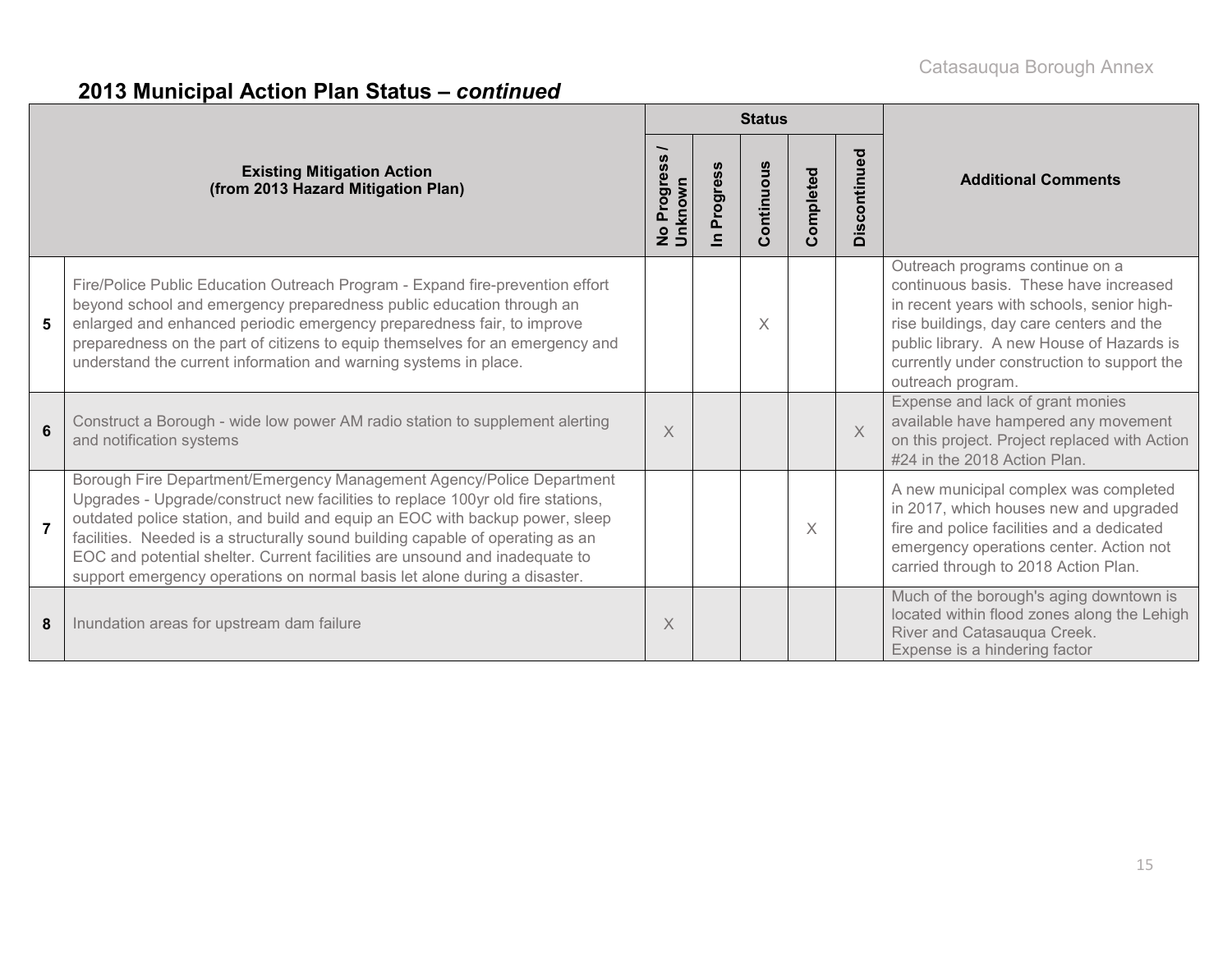|    |                                                                                                                                                                                                                                                                                                                                                                                                                                                                                                                                                                                                                                                                                        | <b>Status</b>          |             |            |           |              |                                                                                                                                               |
|----|----------------------------------------------------------------------------------------------------------------------------------------------------------------------------------------------------------------------------------------------------------------------------------------------------------------------------------------------------------------------------------------------------------------------------------------------------------------------------------------------------------------------------------------------------------------------------------------------------------------------------------------------------------------------------------------|------------------------|-------------|------------|-----------|--------------|-----------------------------------------------------------------------------------------------------------------------------------------------|
|    | <b>Existing Mitigation Action</b><br>(from 2013 Hazard Mitigation Plan)                                                                                                                                                                                                                                                                                                                                                                                                                                                                                                                                                                                                                | No Progress<br>Unknown | In Progress | Continuous | Completed | Discontinued | <b>Additional Comments</b>                                                                                                                    |
|    | Retrofit structures located in hazard-prone areas to protect structures from future<br>damage, with repetitive loss and severe repetitive loss properties as priority.<br>Specifically identified are structures located in the following areas:<br>- Catasauqua Creek flood plains<br>- Lehigh River flood plains<br>- Wood Street Bridge (lower priority)<br>Phase 1: Identify appropriate candidates for retrofitting based on cost<br>effectiveness versus relocation.<br>Phase 2: Where retrofitting is determined to be a viable option, work with property<br>owners toward implementation of that action based on available funding from<br>FEMA and local match availability. |                        | X           |            |           |              | Plans are underway to reduce flooding via<br>the planned construction of a new Race St<br>and Walnut St bridges over the<br>Catasauqua Creek. |
| 10 | Purchase, or relocate structures located in hazard-prone areas to protect<br>structures from future damage, with repetitive loss and severe repetitive loss<br>properties as priority. Specifically identified are structures located in the following<br>areas:<br>- Catasauqua Creek flood plains<br>- Lehigh River floodplains<br>Phase 1: Identify appropriate candidates for relocation based on cost<br>effectiveness versus retrofitting.<br>Phase 2: Where relocation is determined to be a viable option, work with<br>property owners toward implementation of that action based on available funding<br>from FEMA and local match availability.                             | X                      |             |            |           |              | No work completed due to amount of<br>borough subjected to potential flooding and<br>expense of acquiring properties and<br>relocations       |
| 11 | Maintain compliance with and good-standing in the NFIP including adoption and<br>enforcement of floodplain management requirements (e.g. regulating all new and<br>substantially improved construction in Special Hazard Flood Areas), floodplain<br>identification and mapping, and flood insurance outreach to the community.<br>Further, continue to meet and/or exceed the minimum NFIP standards and<br>criteria through the following NFIP-related continued compliance actions<br>identified below.                                                                                                                                                                             |                        |             | X          |           |              | The borough maintains requirements of<br>the NFIP program                                                                                     |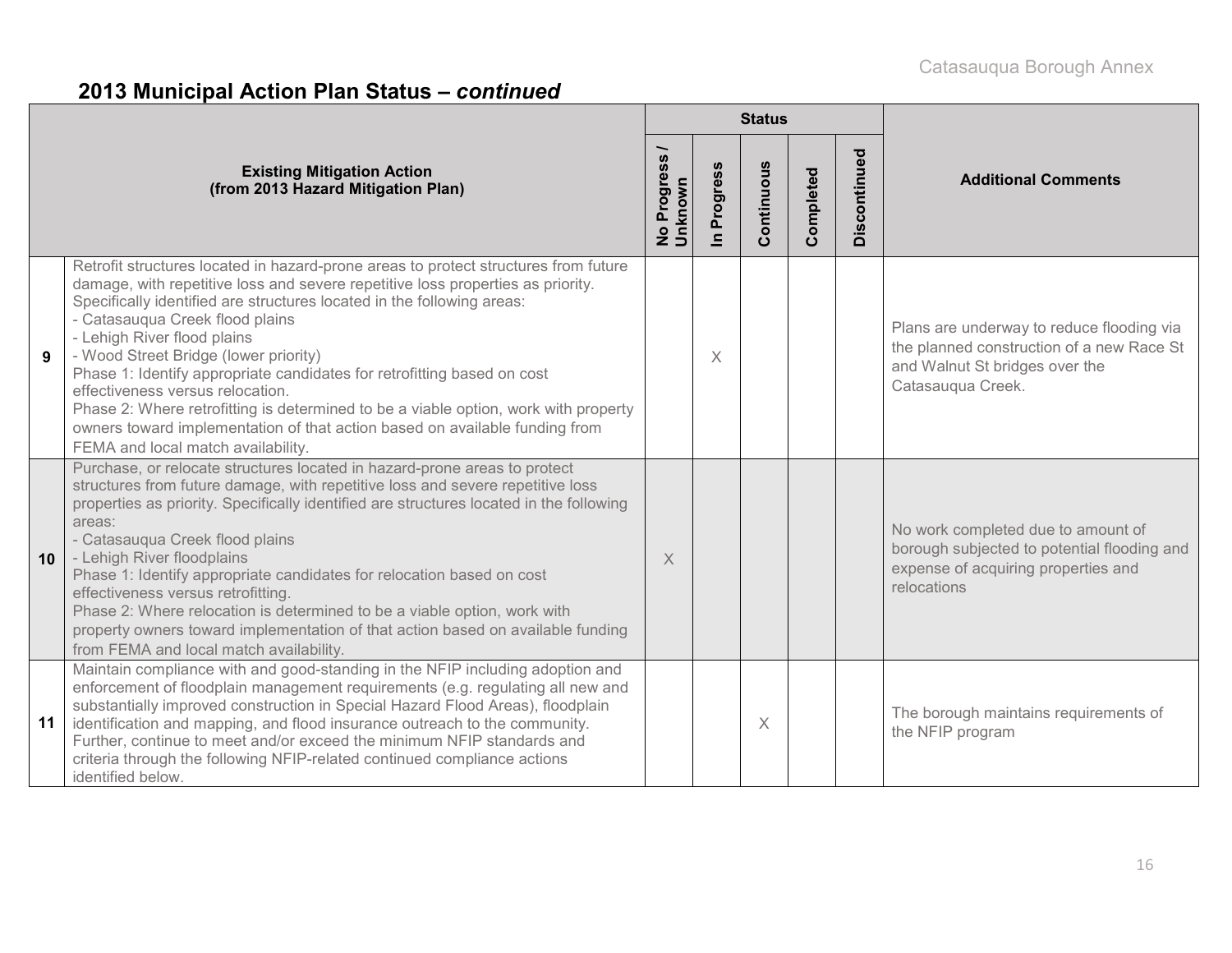|    |                                                                                                                                                                                                                                                                                                                                                                                                                                                                                                                                                                                                                                                                                                                                                                                                                                                                                                                                                                                                                                                                                        |                               |                            | <b>Status</b> |           |              |                                                                                                                                                         |
|----|----------------------------------------------------------------------------------------------------------------------------------------------------------------------------------------------------------------------------------------------------------------------------------------------------------------------------------------------------------------------------------------------------------------------------------------------------------------------------------------------------------------------------------------------------------------------------------------------------------------------------------------------------------------------------------------------------------------------------------------------------------------------------------------------------------------------------------------------------------------------------------------------------------------------------------------------------------------------------------------------------------------------------------------------------------------------------------------|-------------------------------|----------------------------|---------------|-----------|--------------|---------------------------------------------------------------------------------------------------------------------------------------------------------|
|    | <b>Existing Mitigation Action</b><br>(from 2013 Hazard Mitigation Plan)                                                                                                                                                                                                                                                                                                                                                                                                                                                                                                                                                                                                                                                                                                                                                                                                                                                                                                                                                                                                                | No Progress<br><b>Unknown</b> | Progress<br>$\overline{=}$ | Continuous    | Completed | Discontinued | <b>Additional Comments</b>                                                                                                                              |
| 12 | Conduct and facilitate community and public education and outreach for<br>residents and businesses to include, but not be limited to, the following to<br>promote and effect natural hazard risk reduction: Provide and maintain links to<br>the HMP website, and regularly post notices on the County/municipal<br>homepage(s) referencing the HMP webpages. Prepare and distribute<br>informational letters to flood vulnerable property owners and neighborhood<br>associations, explaining the availability of mitigation grant funding to mitigate<br>their properties, and instructing them on how they can learn more and implement<br>mitigation. Use email notification systems and newsletters to better educate the<br>public on flood insurance, the availability of mitigation grant funding, and<br>personal natural hazard risk reduction measures.<br>Work with neighborhood associations, civic and business groups to disseminate<br>information on flood insurance and the availability of mitigation grant funding.<br>See also public education initiative above. |                               |                            | $\times$      |           |              | The borough maintains education<br>regarding HMP via websites, emails and<br>social media during times of considerable<br>work and updates in this area |
| 13 | Begin the process to adopt higher regulatory standards to manage flood<br>risk (i.e. increased freeboard, cumulative substantial<br>damage/improvements) and sinkhole risk (e.g. carbonate bedrock standards).                                                                                                                                                                                                                                                                                                                                                                                                                                                                                                                                                                                                                                                                                                                                                                                                                                                                         | $\times$                      |                            |               |           |              |                                                                                                                                                         |
| 14 | Determine if a Community Assistance Visit (CAV) or Community Assistance<br>Contact (CAC) is needed, and schedule if needed.                                                                                                                                                                                                                                                                                                                                                                                                                                                                                                                                                                                                                                                                                                                                                                                                                                                                                                                                                            | $\chi$                        |                            |               |           |              |                                                                                                                                                         |
| 15 | Have designated NFIP Floodplain Administrator (FPA) become a Certified<br>Floodplain Manager through the ASFPM, and pursue relevant continuing<br>education training such as FEMA Benefit-Cost Analysis.                                                                                                                                                                                                                                                                                                                                                                                                                                                                                                                                                                                                                                                                                                                                                                                                                                                                               | $\times$                      |                            |               |           |              | Floodplain administrator is not currently<br>certified                                                                                                  |
| 16 | Participate in the Community Rating System (CRS) to further manage flood risk<br>and reduce flood insurance premiums for NFIP policyholders. This shall start<br>with the submission to FEMA- DHS of a Letter of Intent to join CRS, followed by<br>the completion and submission of an application to the program once the<br>community's current compliance with the NFIP is established                                                                                                                                                                                                                                                                                                                                                                                                                                                                                                                                                                                                                                                                                             | $\times$                      |                            |               |           |              |                                                                                                                                                         |
| 17 | Archive elevation certificates                                                                                                                                                                                                                                                                                                                                                                                                                                                                                                                                                                                                                                                                                                                                                                                                                                                                                                                                                                                                                                                         | X                             |                            |               |           |              |                                                                                                                                                         |
| 18 | Continue to support the implementation, monitoring, maintenance, and updating<br>of this Plan, as defined in Section 7.0                                                                                                                                                                                                                                                                                                                                                                                                                                                                                                                                                                                                                                                                                                                                                                                                                                                                                                                                                               |                               |                            | $\times$      |           |              | Upgrades performed in accordance with<br>county hazard mitigation plan upgrade time<br>frames                                                           |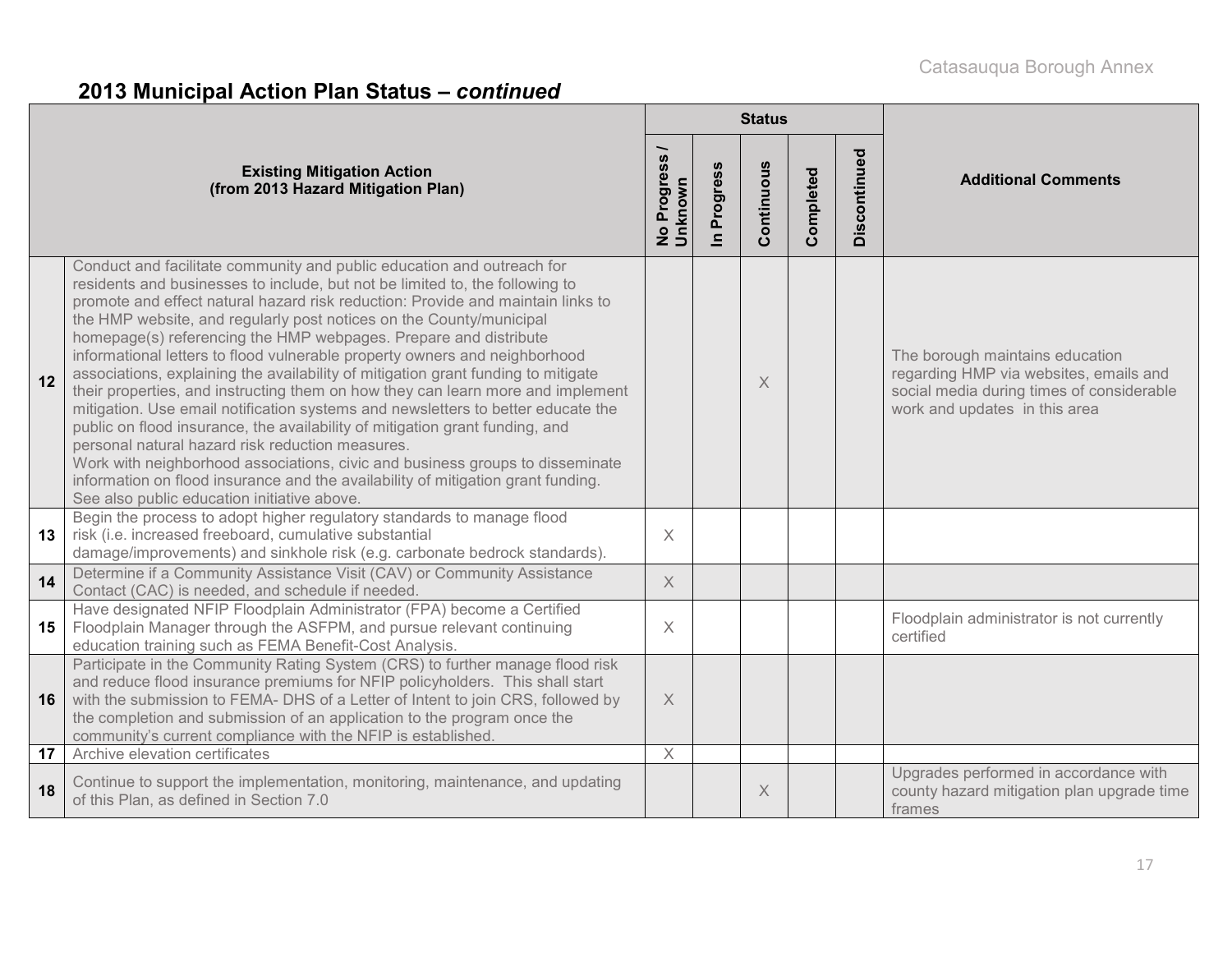|    |                                                                                                                                                                                                                                                                                       | <b>Status</b> |         |                |           |                                 |                                                                                                                                                                |
|----|---------------------------------------------------------------------------------------------------------------------------------------------------------------------------------------------------------------------------------------------------------------------------------------|---------------|---------|----------------|-----------|---------------------------------|----------------------------------------------------------------------------------------------------------------------------------------------------------------|
|    | <b>Existing Mitigation Action</b><br>(from 2013 Hazard Mitigation Plan)                                                                                                                                                                                                               | rogr<br>õ     | rogress | ontinuous<br>Ω | Completed | ್ಠಾ<br>€<br>$\circ$<br>isc<br>≏ | <b>Additional Comments</b>                                                                                                                                     |
| 19 | Complete the ongoing updates of the Comprehensive Emergency Management<br><b>Plans</b>                                                                                                                                                                                                |               |         | X              |           |                                 | EOP updated annually, major rewrite<br>underway for early 2018 to accommodate<br>new municipal complex                                                         |
| 20 | Create/enhance/maintain mutual aid agreements with neighboring communities<br>for continuity of operations.                                                                                                                                                                           |               |         | $\times$       |           |                                 | Mutual aid plans maintained as necessary<br>and also participate in statewide mutual aid<br>agreement                                                          |
| 21 | Identify and develop agreements with entities that can provide support with<br>FEMA/PEMA paperwork after disasters; qualified damage assessment personnel<br>- Improve post-disaster capabilities - damage assessment; FEMA/PEMA<br>paperwork compilation, submissions, recordkeeping |               |         | X              |           |                                 | Damage assessment is included in yearly<br>emergency management training and<br>updated as necessary                                                           |
| 22 | Work with regional agencies (i.e. County and PEMA) to help develop damage<br>assessment capabilities at the local level through such things as training<br>programs, certification of qualified individuals (e.g. code officials, floodplain<br>managers, engineers).                 |               |         | X              |           |                                 | Emergency management participates in<br>yearly county sponsored emergency<br>management training and performs<br>damage assessment after significant<br>events |

#### **Notes:**

- **1.** Actions not carried through to the 2018 Action Plan are so noted.
- **2.** To maintain National Flood Insurance Program (NFIP) compliance, actions related to the NFIP were carried through to the 2018 Action Plan even if identified by the municipality as completed.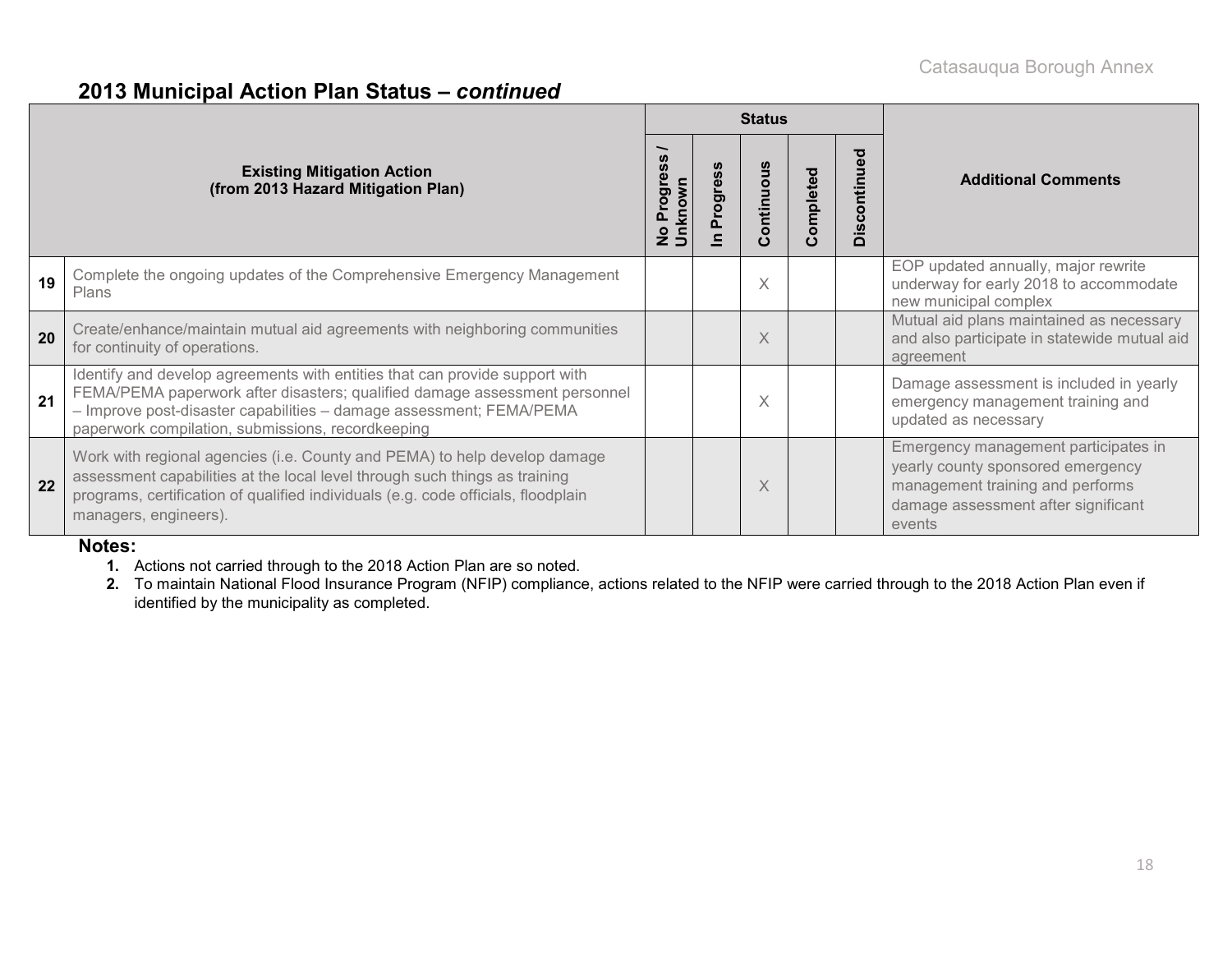# **2018 Mitigation Action Plan**

|                | <b>Mitigation Action</b>                                                                                                                                                                                                                                                                                                                                                                                                                                                                                                                                                                   | <b>Mitigation</b><br><b>Technique</b><br>Category | Hazard(s)<br><b>Addressed</b> | <b>Priority</b><br>(H/M/L) | <b>Estimated</b><br>Cost | <b>Potential</b><br><b>Funding</b>                                                  | <b>Lead Agency</b><br>/ Department                                      | Implementation<br><b>Schedule</b>      | <b>Applies to</b><br>New and / or<br><b>Existing</b><br><b>Structures</b> |
|----------------|--------------------------------------------------------------------------------------------------------------------------------------------------------------------------------------------------------------------------------------------------------------------------------------------------------------------------------------------------------------------------------------------------------------------------------------------------------------------------------------------------------------------------------------------------------------------------------------------|---------------------------------------------------|-------------------------------|----------------------------|--------------------------|-------------------------------------------------------------------------------------|-------------------------------------------------------------------------|----------------------------------------|---------------------------------------------------------------------------|
| $\mathbf 1$    | Resize piping of culvert adjacent to<br>East Catty Woods, from 14th Street<br>crossing to confluence with<br>Catasauqua Creek - Resize piping<br>at 14th and 10th Street crossings to<br>handled increased runoff due to<br>construction throughout the<br>drainage area. Build storm water<br>retention area to control and<br>manage runoff. Stabilize culvert<br>and manage flows at confluence<br>within Catasauqua Creek. Debris<br>removal from culvert. Recent<br>flooding has caused street closures<br>and damage to residences and<br>businesses in the area (~\$2MM<br>damages) | <b>Structure</b><br>and<br>Infrastructure         | Flood                         | High                       | High                     | Federal,<br>State,<br>County and<br>Municipal<br>funding/<br>grant<br>opportunities | EMA (with<br>support from<br>Borough<br>Manager and<br>Public<br>Works) | Short-term                             | Existing                                                                  |
| $\overline{2}$ | <b>Critical Facility Monitoring - Upgrade</b><br>and expand existing camera system<br>for security of existing infrastructure<br>and HAZMAT storage facilities at<br>Catasauqua Water Works,<br>wastewater treatment plant,<br>Catasauqua pool, Fire Department,<br>Police Department and Public Works<br>facilities.                                                                                                                                                                                                                                                                      | <b>Structure</b><br>and<br>Infrastructure         | All Hazards                   | High                       | Medium                   | Homeland<br>Security<br>Grants,<br>Municipal<br>funding                             | Police<br>Department                                                    | Ongoing<br>(depending<br>upon funding) | Existing                                                                  |
| 3              | Catasauqua Playground / Creek<br>Retention Wall Repair / replace /<br>update wall as needed to protect<br>pool, pump station and park facilities<br>from flooding and erosion. Most<br>recent flood knocked down park<br>fencing, filled pool with mud, and<br>caused extensive damage to pump<br>station.                                                                                                                                                                                                                                                                                 | <b>Structure</b><br>and<br>Infrastructure         | Flood                         | High                       | Medium                   | <b>FEMA</b><br>HMGP,<br>Municipal<br><b>Budget</b>                                  | <b>Public Works</b>                                                     | Ongoing<br>(depending<br>upon funding) | Existing                                                                  |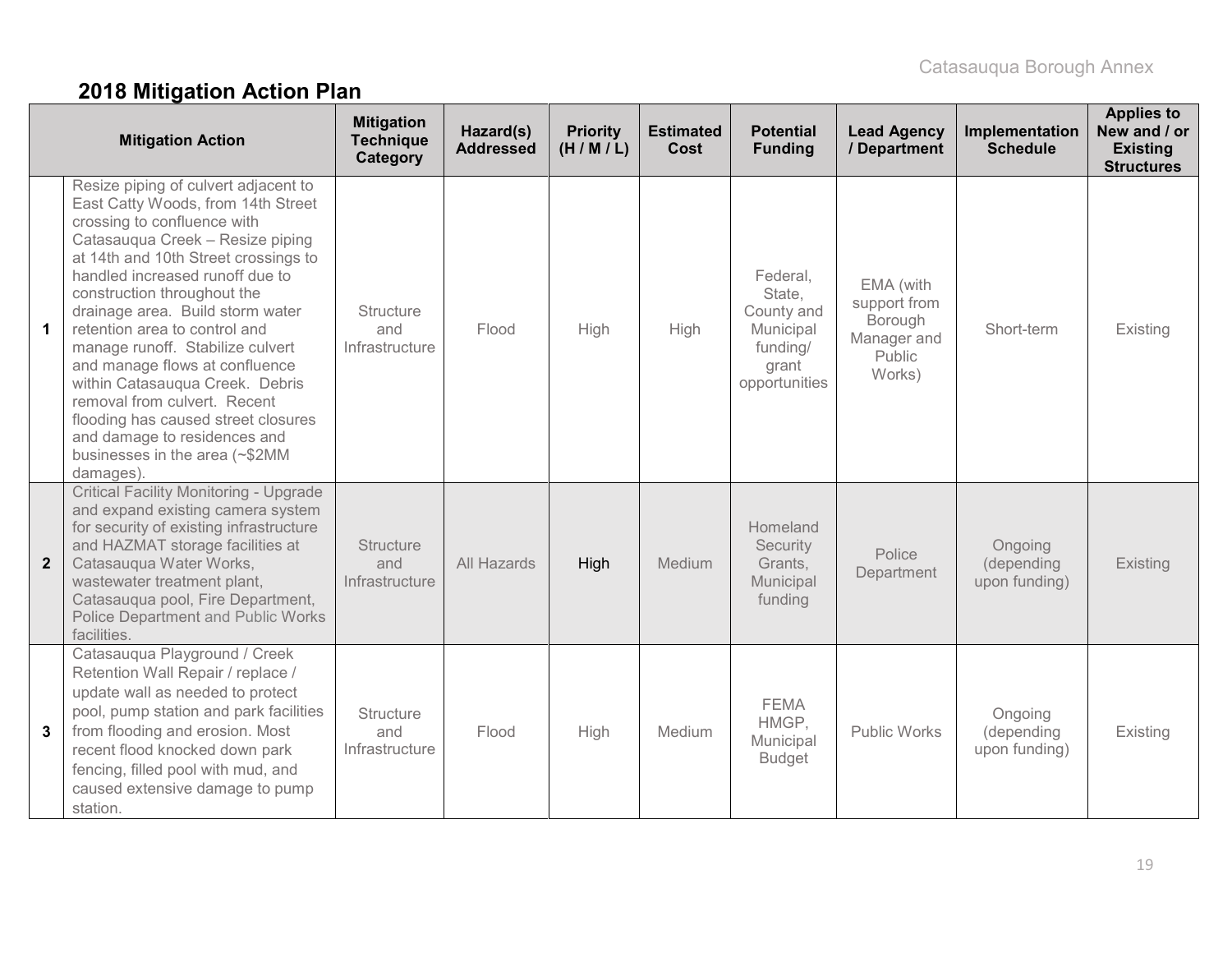|                  | <b>Mitigation Action</b>                                                                                                                                                                                                                                                                                                                                                                                                                                                                                                                                                                                                                                                                                       | <b>Mitigation</b><br><b>Technique</b><br>Category | Hazard(s)<br><b>Addressed</b> | <b>Priority</b><br>(H/M/L) | <b>Estimated</b><br>Cost | <b>Potential</b><br><b>Funding</b>                                                                                | <b>Lead Agency</b><br>/ Department                                                                                           | Implementation<br><b>Schedule</b>        | <b>Applies to</b><br>New and / or<br><b>Existing</b><br><b>Structures</b> |
|------------------|----------------------------------------------------------------------------------------------------------------------------------------------------------------------------------------------------------------------------------------------------------------------------------------------------------------------------------------------------------------------------------------------------------------------------------------------------------------------------------------------------------------------------------------------------------------------------------------------------------------------------------------------------------------------------------------------------------------|---------------------------------------------------|-------------------------------|----------------------------|--------------------------|-------------------------------------------------------------------------------------------------------------------|------------------------------------------------------------------------------------------------------------------------------|------------------------------------------|---------------------------------------------------------------------------|
| $\boldsymbol{4}$ | <b>Fire/Police Public Education</b><br>Outreach Program - Expand fire-<br>prevention effort beyond school and<br>emergency preparedness public<br>education through an enlarged and<br>enhanced periodic emergency<br>preparedness fair, to improve<br>preparedness on the part of citizens<br>to equip themselves for an<br>emergency and understand the<br>current information and warning<br>systems in place.                                                                                                                                                                                                                                                                                              | Education &<br>Awareness                          | All Hazards                   | High                       | Low                      | Municipal<br><b>Budget</b>                                                                                        | <b>EMA</b>                                                                                                                   | Ongoing<br>(depending<br>upon funding)   | N/A                                                                       |
| $5\phantom{1}$   | Inundation areas for upstream dam<br>failure                                                                                                                                                                                                                                                                                                                                                                                                                                                                                                                                                                                                                                                                   | Local plans<br>Regulations                        | Flood,<br>Earthquake          | Medium                     | High                     | Federal,<br>State and<br>County<br>funding<br>opportunities                                                       | <b>NFIP</b><br>Coordinator/<br><b>EMA</b>                                                                                    | Long-term<br>(depending<br>upon funding) | Existing                                                                  |
| 6                | Retrofit structures located in<br>hazard-prone areas to protect<br>structures from future damage, with<br>repetitive loss and severe repetitive<br>loss properties as priority.<br>Specifically identified are structures<br>located in the following areas: -<br>Catasauqua Creek flood plains<br>- Lehigh River flood plains<br>- Wood Street Bridge (lower priority)<br>Phase 1: Identify appropriate<br>candidates for retrofitting based on<br>cost-effectiveness versus relocation.<br>Phase 2: Where retrofitting is<br>determined to be a viable option,<br>work with property owners toward<br>implementation of that action based<br>on available funding from FEMA and<br>local match availability. | <b>Structure</b><br>and<br>Infrastructure         | Flood,<br>Earthquake          | High                       | High                     | <b>FEMA</b><br>Mitigation<br>Grant<br>Programs<br>and local<br>budget (or<br>property<br>owner) for<br>cost share | Municipality<br>(via Municipal<br>Engineer/NFIP<br>Floodplain<br>Administrator)<br>with support<br>from PEMA,<br><b>FEMA</b> | Long-term<br>(depending<br>upon funding) | Existing                                                                  |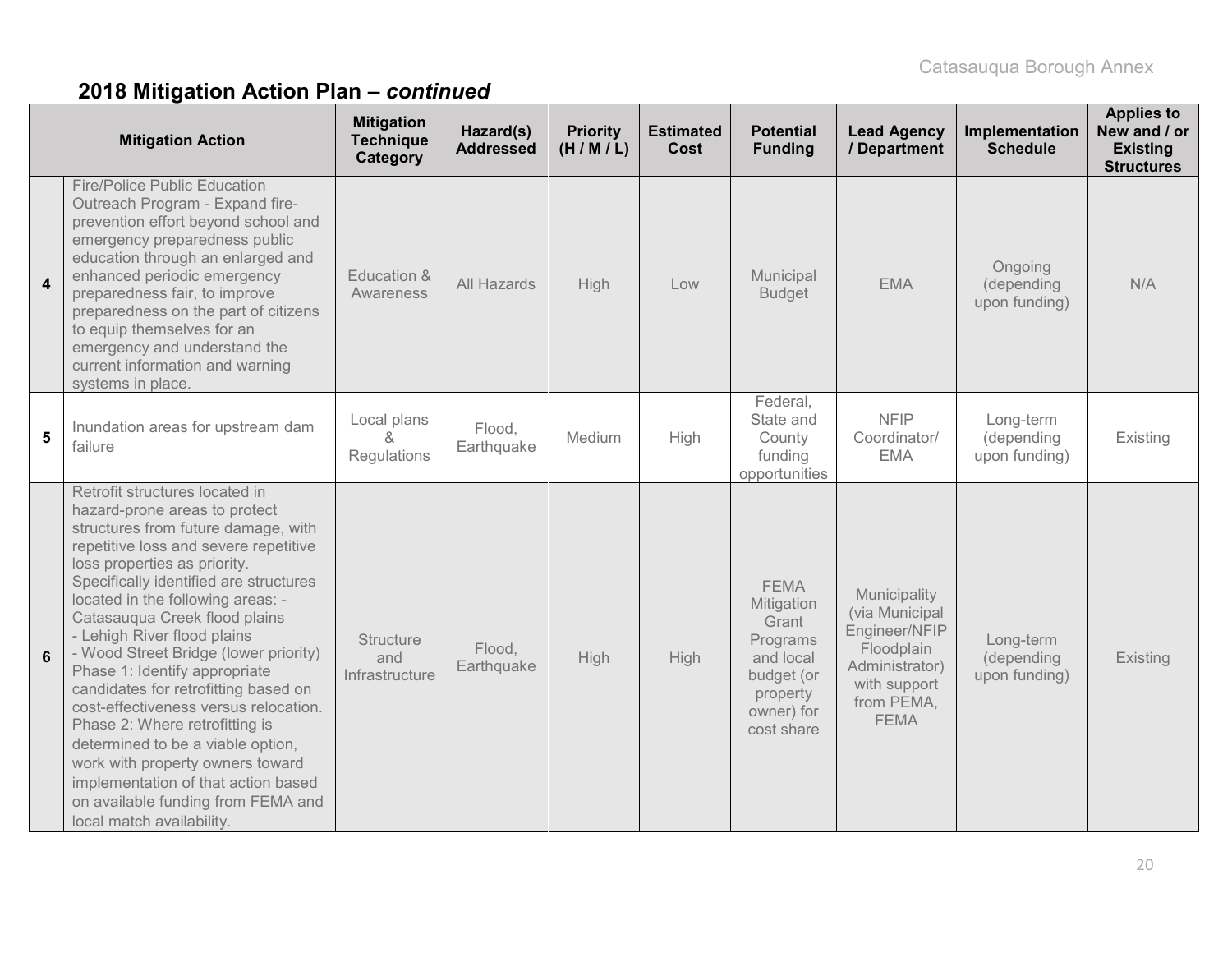|                | <b>Mitigation Action</b>                                                                                                                                                                                                                                                                                                                                                                                                                                                                                                                                                                                                                                                          | <b>Mitigation</b><br><b>Technique</b><br>Category | Hazard(s)<br><b>Addressed</b> | <b>Priority</b><br>(H/M/L) | <b>Estimated</b><br>Cost | <b>Potential</b><br><b>Funding</b>                                                                                | <b>Lead Agency</b><br>/ Department                                                                                               | Implementation<br><b>Schedule</b>        | <b>Applies to</b><br>New and / or<br><b>Existing</b><br><b>Structures</b> |
|----------------|-----------------------------------------------------------------------------------------------------------------------------------------------------------------------------------------------------------------------------------------------------------------------------------------------------------------------------------------------------------------------------------------------------------------------------------------------------------------------------------------------------------------------------------------------------------------------------------------------------------------------------------------------------------------------------------|---------------------------------------------------|-------------------------------|----------------------------|--------------------------|-------------------------------------------------------------------------------------------------------------------|----------------------------------------------------------------------------------------------------------------------------------|------------------------------------------|---------------------------------------------------------------------------|
| $\overline{7}$ | Purchase or relocate structures<br>located in hazard-prone areas to<br>protect structures from future<br>damage, with repetitive loss and<br>severe repetitive loss properties as<br>priority. Specifically identified are<br>structures located in the following<br>areas: - Catasauqua Creek flood<br>plains<br>- Lehigh River floodplains<br>Phase 1: Identify appropriate<br>candidates for relocation based on<br>cost-effectiveness versus retrofitting.<br>Phase 2: Where relocation is<br>determined to be a viable option,<br>work with property owners toward<br>implementation of that action based<br>on available funding from FEMA<br>and local match availability. | <b>Structure</b><br>and<br>Infrastructure         | Flood                         | High                       | High                     | <b>FEMA</b><br>Mitigation<br>Grant<br>Programs<br>and local<br>budget (or<br>property<br>owner) for<br>cost share | Municipality<br>(via Municipal<br>Engineer/NFIP<br>Floodplain<br>Administrator)<br>with support<br>from PEMA,<br><b>FEMA</b>     | Long-term<br>(depending<br>upon funding) | Existing                                                                  |
| 8              | Maintain compliance with and<br>good-standing in the NFIP<br>including adoption and<br>enforcement of floodplain<br>management requirements (e.g.<br>regulating all new and substantially<br>improved construction in Special<br>Hazard Flood Areas), floodplain<br>identification and mapping, and<br>flood insurance outreach to the<br>community. Further, continue to<br>meet and/or exceed the minimum<br>NFIP standards and criteria<br>through the following NFIP-related<br>continued compliance actions<br>identified below.                                                                                                                                             | Local plans<br>$\lambda$<br>Regulations           | Flood                         | High                       | $Low -$<br>Medium        | Municipal<br><b>Budget</b>                                                                                        | Municipality<br>(via Municipal<br>Engineer/NFIP<br>Floodplain<br>Administrator)<br>with support<br>from PEMA,<br><b>ISO FEMA</b> | Ongoing                                  | New &<br>Existing                                                         |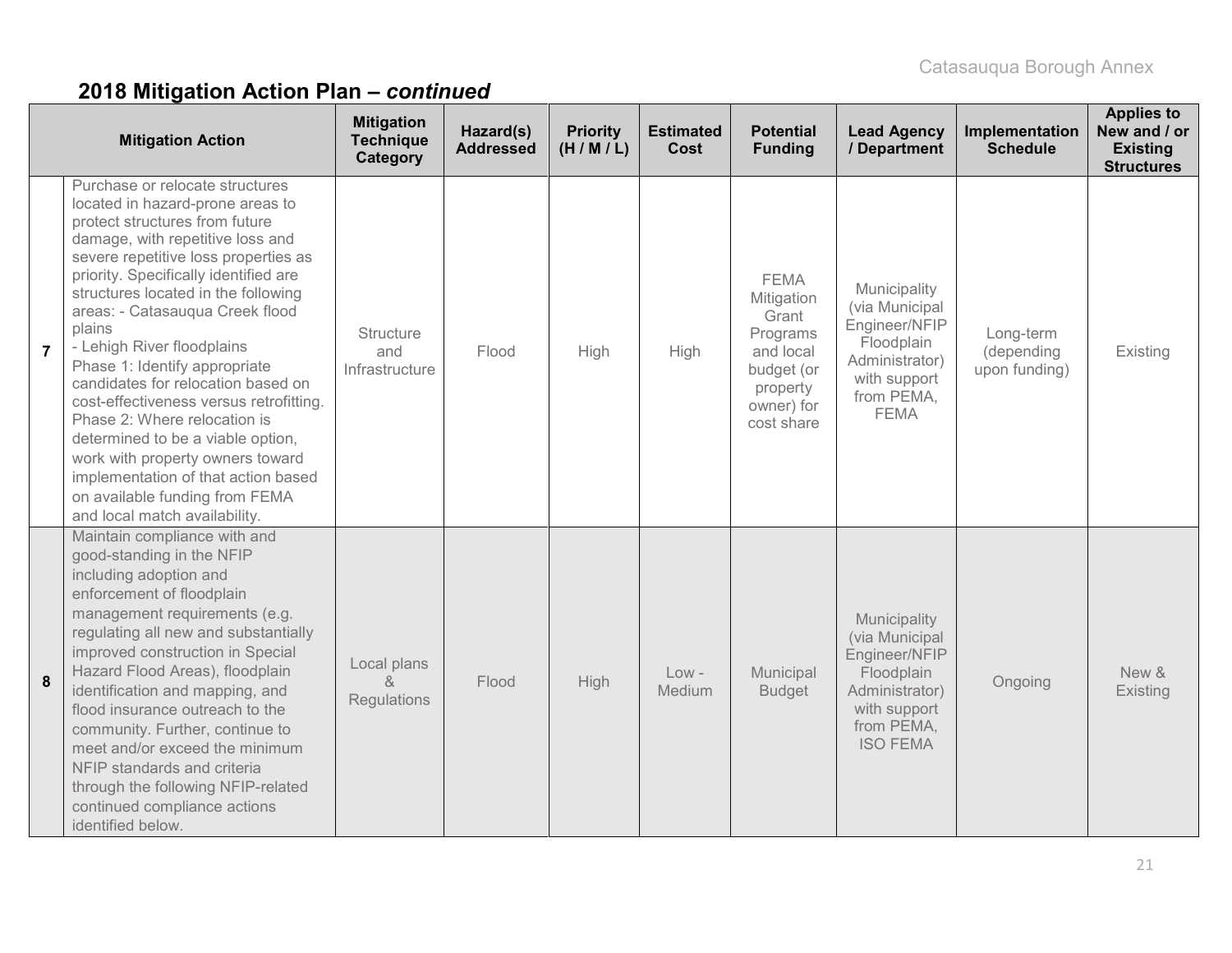|   | <b>Mitigation Action</b>                                                                                                                                                                                                                                                                                                                                                                                                                                                                                                                                                                                                                                                                                                                                                                                                                                                                                                                                                                                                                                                                                                                                 | <b>Mitigation</b><br><b>Technique</b><br>Category | Hazard(s)<br><b>Addressed</b> | <b>Priority</b><br>(H/M/L) | <b>Estimated</b><br>Cost | <b>Potential</b><br><b>Funding</b> | <b>Lead Agency</b><br>/ Department                                       | Implementation<br><b>Schedule</b> | <b>Applies to</b><br>New and / or<br><b>Existing</b><br><b>Structures</b> |
|---|----------------------------------------------------------------------------------------------------------------------------------------------------------------------------------------------------------------------------------------------------------------------------------------------------------------------------------------------------------------------------------------------------------------------------------------------------------------------------------------------------------------------------------------------------------------------------------------------------------------------------------------------------------------------------------------------------------------------------------------------------------------------------------------------------------------------------------------------------------------------------------------------------------------------------------------------------------------------------------------------------------------------------------------------------------------------------------------------------------------------------------------------------------|---------------------------------------------------|-------------------------------|----------------------------|--------------------------|------------------------------------|--------------------------------------------------------------------------|-----------------------------------|---------------------------------------------------------------------------|
| 9 | Conduct and facilitate community<br>and public education and outreach<br>for residents and businesses to<br>include, but not be limited to, the<br>following to promote and effect<br>natural hazard risk reduction:<br>- Provide and maintain links to the<br>HMP website, and regularly post<br>notices on the County/municipal<br>homepage(s) referencing the HMP<br>webpages.<br>- Prepare and distribute<br>informational letters to flood<br>vulnerable property owners and<br>neighborhood associations,<br>explaining the availability of<br>mitigation grant funding to mitigate<br>their properties, and instructing them<br>on how they can learn more and<br>implement mitigation.<br>- Use email notification systems and<br>newsletters to better educate the<br>public on flood insurance, the<br>availability of mitigation grants<br>funding, and personal natural<br>hazard risk reduction measures.<br>- Work with neighborhood<br>associations, civic and business<br>groups to disseminate information<br>on flood insurance and the<br>availability of mitigation grant<br>funding. See also public education<br>initiative above. | Education<br>& Awareness                          | All Hazards                   | High                       | Low-<br>Medium           | Municipal<br><b>Budget</b>         | Municipality<br>with support<br>from Planning<br>Partners,<br>PEMA, FEMA | Short-term                        | N/A                                                                       |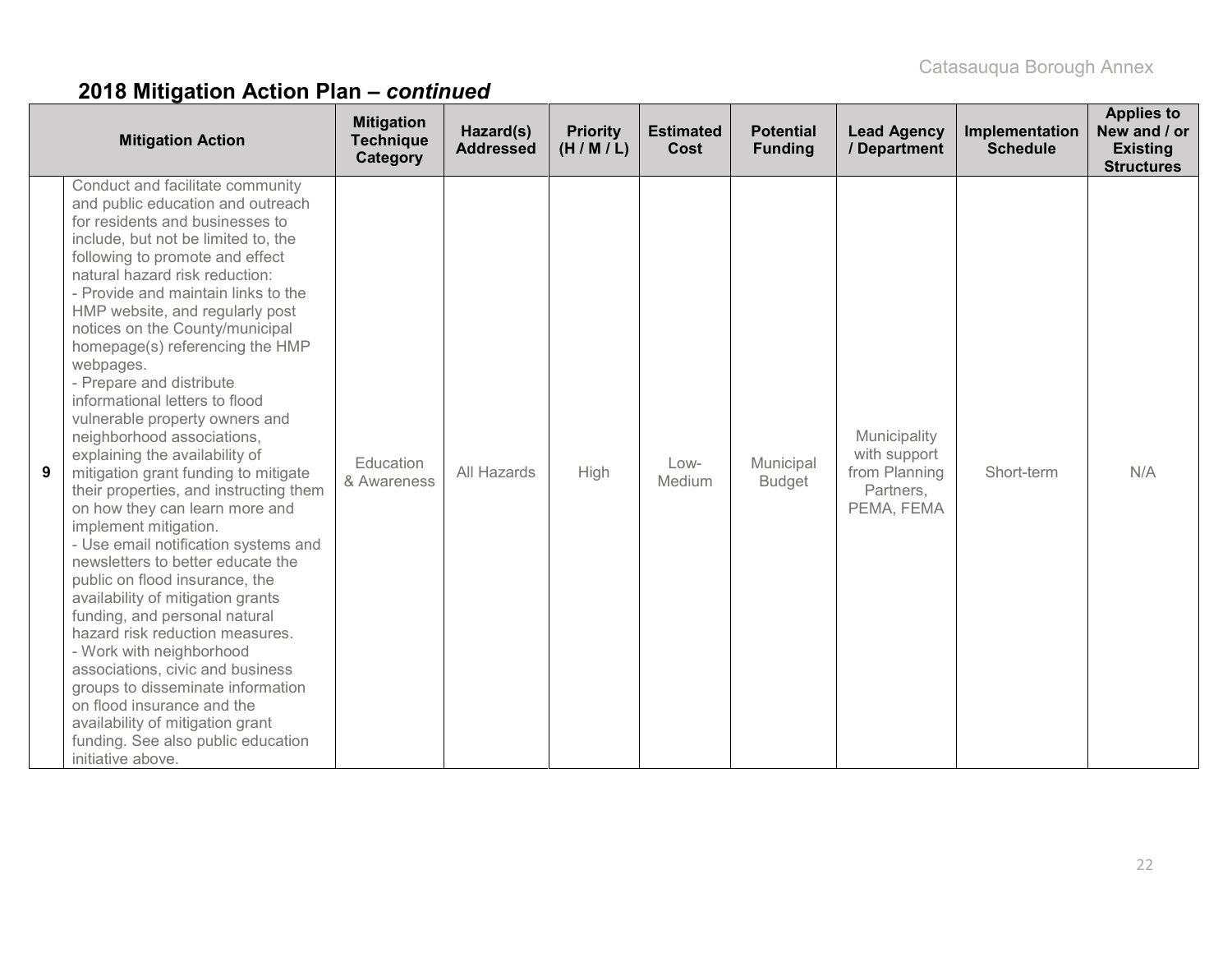|    | <b>Mitigation Action</b>                                                                                                                                                                                                                                                                                                                                                                                      | <b>Mitigation</b><br><b>Technique</b><br>Category | Hazard(s)<br><b>Addressed</b>     | <b>Priority</b><br>(H/M/L) | <b>Estimated</b><br>Cost | <b>Potential</b><br><b>Funding</b> | <b>Lead Agency /</b><br><b>Department</b>                                                                                                                                                        | Implementation<br><b>Schedule</b>         | <b>Applies to</b><br>New and /<br>or Existing<br><b>Structures</b> |
|----|---------------------------------------------------------------------------------------------------------------------------------------------------------------------------------------------------------------------------------------------------------------------------------------------------------------------------------------------------------------------------------------------------------------|---------------------------------------------------|-----------------------------------|----------------------------|--------------------------|------------------------------------|--------------------------------------------------------------------------------------------------------------------------------------------------------------------------------------------------|-------------------------------------------|--------------------------------------------------------------------|
| 10 | Begin and/or continue the process to<br>adopt higher regulatory standards to<br>manage flood risk (i.e. increased<br>freeboard, cumulative substantial<br>damage/improvements) and sinkhole<br>risk (e.g. carbonate bedrock<br>standards).                                                                                                                                                                    | <b>Local Plans</b><br>and<br>Regulations          | Flood;<br>Subsidence<br>Sinkholes | High                       | Low                      | Municipal<br><b>Budget</b>         | Municipality<br>(via Municipal<br>Engineer / NFIP<br>Floodplain<br>Administrator)<br>with support<br>from PEMA,<br>FEMA, LVPC<br>for Carbonate<br><b>Bedrock</b><br>Standard model<br>ordinance. | Short-term                                | New &<br>Existing                                                  |
| 11 | Determine if a Community Assistance<br>Visit (CAV) or Community Assistance<br>Contact<br>(CAC) is needed, and schedule if<br>needed.                                                                                                                                                                                                                                                                          | <b>Local Plans</b><br>and<br>Regulations          | Flood                             | Medium                     | Low                      | Municipal<br><b>Budget</b>         | <b>NFIP</b><br>Floodplain<br>Administrator<br>with support<br>from PA DEP,<br>PEMA, FEMA                                                                                                         | Short-term<br>$(1$ year)                  | N/A                                                                |
| 12 | Have designated NFIP Floodplain<br>Administrator (FPA) become a<br>Certified Floodplain Manager through<br>the ASFPM and/or pursue relevant<br>continuing education training such as<br><b>FEMA Benefit-Cost Analysis.</b>                                                                                                                                                                                    | <b>Local Plans</b><br>and<br>Regulations          | Flood                             | High                       | Low                      | Municipal<br><b>Budget</b>         | <b>NFIP</b><br>Floodplain<br>Administrator                                                                                                                                                       | Short-term<br>(depending<br>upon funding) | N/A                                                                |
| 13 | Participate in the Community Rating<br>System (CRS) to further manage flood<br>risk and reduce flood insurance<br>premiums for NFIP policyholders. This<br>shall start with the submission to<br>FEMA- DHS of a Letter of Intent to join<br>CRS, followed by the completion and<br>submission of an application to the<br>program once the community's current<br>compliance with the NFIP is<br>established. | Local Plans<br>and<br>Regulations                 | Flood                             | Medium                     | Low                      | Municipal<br><b>Budget</b>         | <b>NFIP</b><br>Floodplain<br>Administrator<br>with support<br>from PA DEP,<br>PEMA, FEMA                                                                                                         | Short-term<br>$(1$ year)                  | N/A                                                                |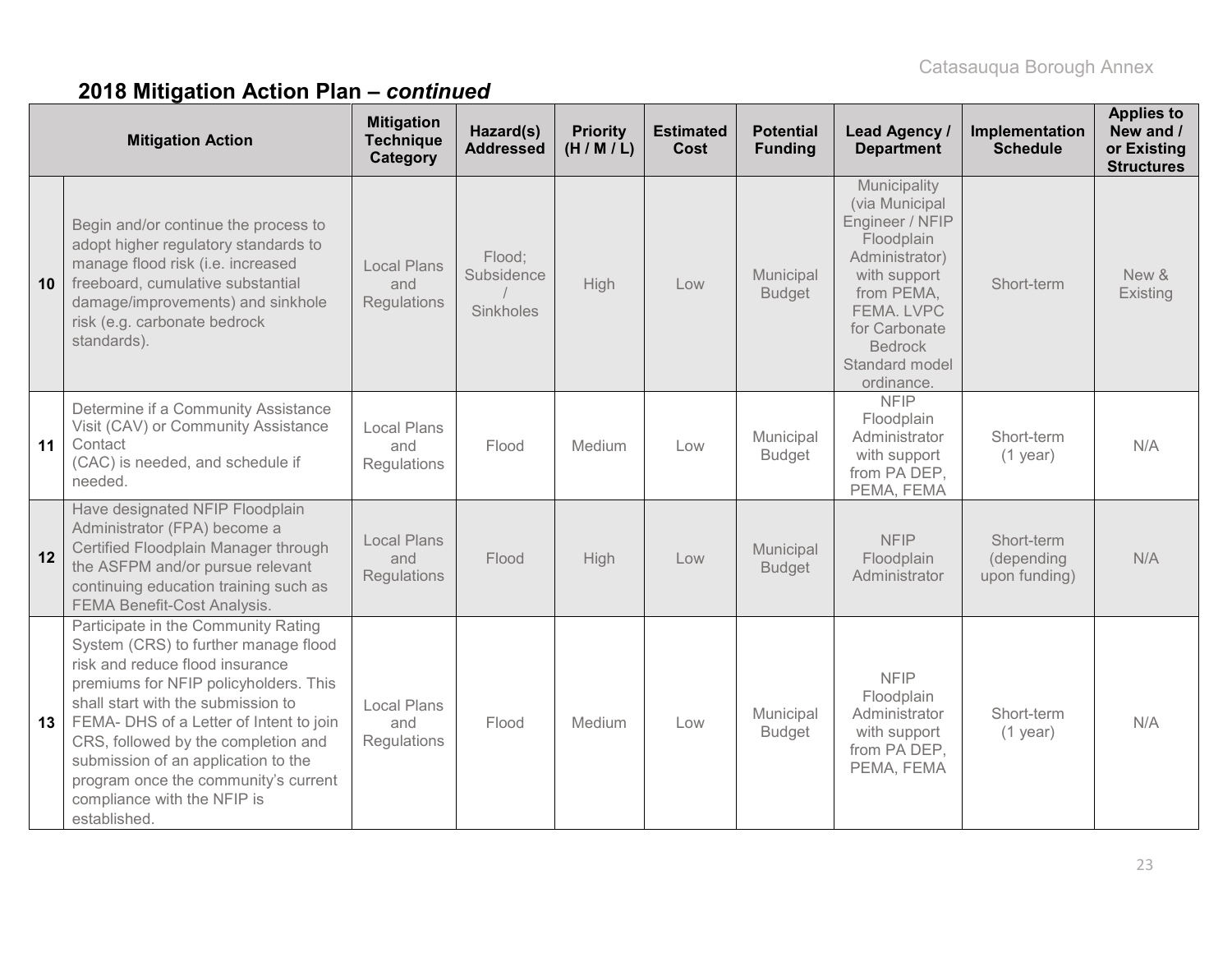|    | <b>Mitigation Action</b>                                                                                                                                                                                                                                          | <b>Mitigation</b><br><b>Technique</b><br>Category | Hazard(s)<br><b>Addressed</b> | <b>Priority</b><br>(H/M/L) | <b>Estimated</b><br>Cost                  | <b>Potential</b><br><b>Funding</b>                                                                    | <b>Lead Agency</b><br>/ Department                                                                                                                                        | Implementation<br><b>Schedule</b> | <b>Applies to</b><br>New and /<br>or Existing<br><b>Structures</b> |
|----|-------------------------------------------------------------------------------------------------------------------------------------------------------------------------------------------------------------------------------------------------------------------|---------------------------------------------------|-------------------------------|----------------------------|-------------------------------------------|-------------------------------------------------------------------------------------------------------|---------------------------------------------------------------------------------------------------------------------------------------------------------------------------|-----------------------------------|--------------------------------------------------------------------|
| 14 | Obtain and archive elevation certificates<br>for NFIP compliance.                                                                                                                                                                                                 | <b>Local Plans</b><br>and<br>Regulations          | Flood                         | High                       | Low                                       | Municipal<br><b>Budget</b>                                                                            | <b>NFIP</b><br>Floodplain<br>Administrator                                                                                                                                | Ongoing                           | N/A                                                                |
| 15 | Continue to support the implementation,<br>monitoring, maintenance, and updating<br>of this Plan, as defined in Section 7.0                                                                                                                                       | All<br>Categories                                 | All Hazards                   | High                       | $Low -$<br>High (for<br>5-year<br>update) | Local<br>Budget,<br>possibly<br><b>FEMA</b><br>Mitigation<br>Grant<br>Funding for<br>5-year<br>update | Municipality<br>(via mitigation<br>planning point<br>of contacts)<br>with support<br>from Planning<br>Partners<br>(through their<br>Points of<br>Contact),<br><b>PEMA</b> | Ongoing                           | New &<br>Existing                                                  |
| 16 | Complete the ongoing updates of the<br><b>Comprehensive Emergency</b><br><b>Management Plans</b>                                                                                                                                                                  | <b>Local Plans</b><br>and<br><b>Regulations</b>   | All Hazards                   | High                       | Low                                       | Municipal<br><b>Budget</b>                                                                            | Municipality<br>with support<br>from PEMA                                                                                                                                 | Ongoing                           | New &<br>Existing                                                  |
| 17 | Create/enhance/maintain mutual aid<br>agreements with neighboring<br>communities for continuity of operations.                                                                                                                                                    | All<br>Categories                                 | All Hazards                   | High                       | Low                                       | Municipal<br><b>Budget</b>                                                                            | Municipality<br>with support<br>from<br>surrounding<br>municipalities<br>and County                                                                                       | Ongoing                           | New &<br>Existing                                                  |
| 18 | Develop and maintain capabilities to<br>process FEMA/PEMA paperwork after<br>disasters; qualified damage assessment<br>personnel - Improve post-disaster<br>capabilities - damage assessment;<br>FEMA/PEMA paperwork compilation,<br>submissions, record keeping. | Education &<br>Awareness                          | <b>All Hazards</b>            | Medium                     | Medium                                    | Municipal<br><b>Budget</b>                                                                            | Municipality<br>with support<br>from County,<br>PEMA, FEMA                                                                                                                | Short-term                        | N/A                                                                |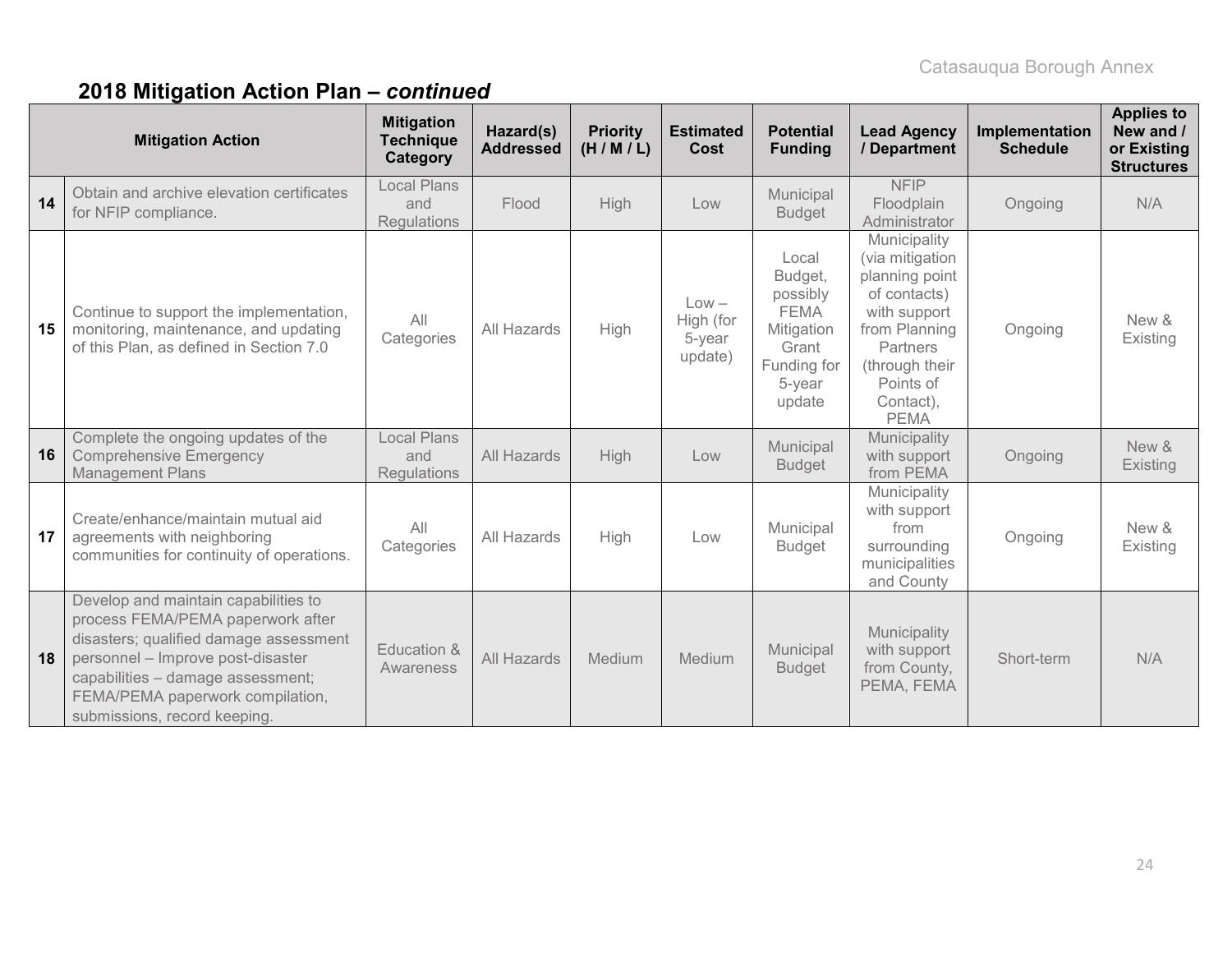|    | <b>Mitigation Action</b>                                                                                                                                                                                                                                                                                                                                                                                                                                                                                                                                        | <b>Mitigation</b><br><b>Technique</b><br>Category | Hazard(s)<br><b>Addressed</b>                        | <b>Priority</b><br>(H/M/L) | <b>Estimated</b><br>Cost | <b>Potential</b><br><b>Funding</b>                                | <b>Lead Agency</b><br>/ Department                          | Implementation<br><b>Schedule</b>                 | <b>Applies to</b><br>New and /<br>or Existing<br><b>Structures</b> |
|----|-----------------------------------------------------------------------------------------------------------------------------------------------------------------------------------------------------------------------------------------------------------------------------------------------------------------------------------------------------------------------------------------------------------------------------------------------------------------------------------------------------------------------------------------------------------------|---------------------------------------------------|------------------------------------------------------|----------------------------|--------------------------|-------------------------------------------------------------------|-------------------------------------------------------------|---------------------------------------------------|--------------------------------------------------------------------|
| 19 | Work with regional agencies (i.e.<br>County and PEMA) to help develop<br>damage assessment capabilities at the<br>local level through such things as<br>training programs, certification of<br>qualified individuals (e.g. code officials,<br>floodplain managers, engineers).                                                                                                                                                                                                                                                                                  | Education &<br>Awareness                          | All Hazards                                          | Medium                     | Medium                   | Municipal<br>budget,<br><b>FEMA</b><br>HMA grant<br>programs      | Municipality<br>with support<br>from County,<br><b>PEMA</b> | Short - Long-<br>term (depending<br>upon funding) | N/A                                                                |
| 20 | Increase storm water drainage<br>capabilities and wetland protection and<br>creation in the Catasauqua Creek<br>Watershed to protect against and<br>handle increased water runoff from<br>large construction projects in<br>neighboring municipalities. This<br>includes improvements to current wall<br>construction to protect public facilities,<br>downstream properties and protection<br>from erosion. This may also<br>encompass upgrading or replacement<br>of bridges over the Catasauqua Creek<br>to handle increased water flows in the<br>waterway. | <b>Structure</b><br>and<br>Infrastructure         | Flood,<br>Levee<br>Failure                           | High                       | \$3,000,000              | Tax<br>dollars,<br>grants,<br>private                             | Borough EMA                                                 | Beginning 2018<br>or depending<br>upon funding    | New &<br>Existing                                                  |
| 21 | Purchase lands, protect wetlands and<br>purchase equipment to protect<br>municipal water system wells from<br>development encroachment in<br>neighboring municipalities, which affect<br>the capabilities and capacities of the<br>water system along with water quality.                                                                                                                                                                                                                                                                                       | <b>Structure</b><br>and<br>Infrastructure         | Utility<br>Interruption,<br>Flood,<br><b>Drought</b> | High                       | \$5,000,000              | Tax<br>dollars,<br>water<br>system<br>fees,<br>grants,<br>private | <b>Borough</b><br>Water<br>Department                       | Beginning 2018<br>or depending<br>upon funding    | Existing                                                           |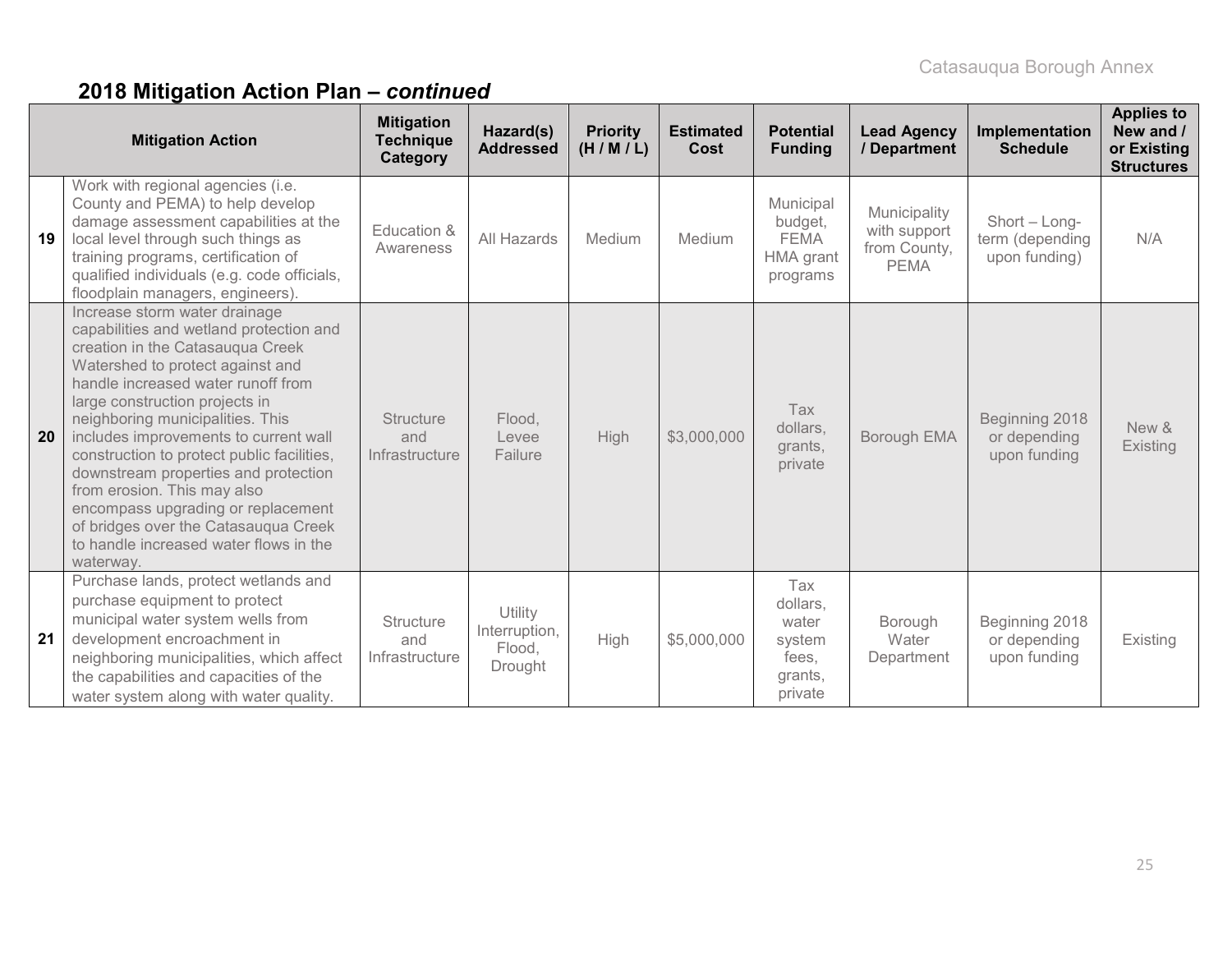|    | <b>Mitigation Action</b>                                                                                                                                                                                                                                                                                                                                                                                                                                | <b>Mitigation</b><br><b>Technique</b><br>Category | Hazard(s)<br><b>Addressed</b> | <b>Priority</b><br>(H/M/L) | <b>Estimated</b><br>Cost | <b>Potential</b><br><b>Funding</b>                                               | <b>Lead Agency</b><br>/ Department | Implementation<br><b>Schedule</b>              | <b>Applies to</b><br>New and /<br>or Existing<br><b>Structures</b> |
|----|---------------------------------------------------------------------------------------------------------------------------------------------------------------------------------------------------------------------------------------------------------------------------------------------------------------------------------------------------------------------------------------------------------------------------------------------------------|---------------------------------------------------|-------------------------------|----------------------------|--------------------------|----------------------------------------------------------------------------------|------------------------------------|------------------------------------------------|--------------------------------------------------------------------|
| 22 | Increase storm water drainage<br>capabilities and wetland protection and<br>creation in the Lehigh River / Lehigh<br>Canal Watershed to protect against and<br>handle increased water runoff from<br>large, planned, construction projects.<br>This includes but is not limited to debris<br>and obstruction removal from Lehigh<br>Canal and planning for upstream dam<br>failures.                                                                    | Natural<br>systems<br>protection                  | Flood, Dam<br>Failure         | High                       | \$5,000,000              | Tax<br>dollars,<br>grants,<br>private                                            | Borough EMA                        | Beginning 2018<br>or depending<br>upon funding | New &<br>Existing                                                  |
| 23 | Create additional emergency water<br>system tie lines to neighboring water<br>systems in the event area construction<br>affects ground water tables and water<br>quality in the Borough of Catasauqua<br>Municipal Water System leaving wells<br>unusable, contaminated, turbid, and<br>decreased or no flow. This also applies<br>to terrorism events on the water<br>system. Enhancements also assist with<br>Drought protection of the water system. | <b>Structure</b><br>and<br>Infrastructure         | Utility<br>Interruption       | High                       | \$5,000,000              | Tax<br>dollars,<br>water<br>system<br>fees,<br>grants,<br>private,<br><b>DEP</b> | Borough<br>Water<br>Department     | Beginning 2018<br>or depending<br>upon funding | N/A                                                                |
| 24 | Increase and enhance all hazard<br>warning system capabilities to provide<br>more accurate and widespread<br>communication to the public during an<br>emergency. This may include<br>construction of a low power AM radio<br>station, and locate desirable<br>replacements for no longer available<br>internet based alerting programs and<br>siren systems previously used and no<br>longer functioning.                                               | Education &<br>Awareness                          | All Hazards                   | High                       | \$100,000                | Tax dollars,<br>grants,<br>private                                               | Borough EMA                        | Beginning 2018<br>or depending<br>upon funding | N/A                                                                |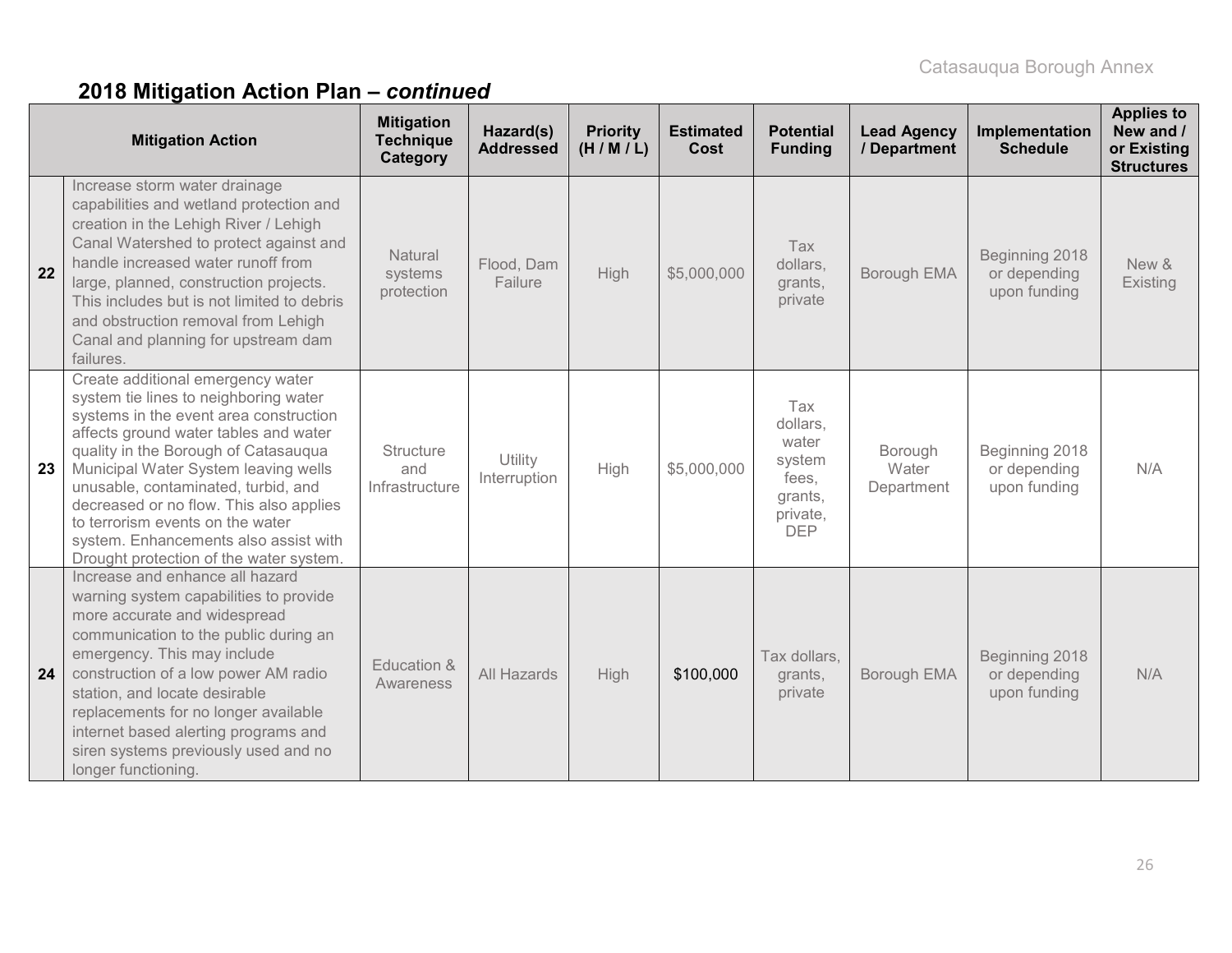|    | <b>Mitigation Action</b>                                                                                                                                                                                                                                                                                                                                                                                             | <b>Mitigation</b><br><b>Technique</b><br>Category | Hazard(s)<br><b>Addressed</b>                                  | <b>Priority</b><br>(H/M/L) | <b>Estimated</b><br>Cost | <b>Potential</b><br><b>Funding</b>                                                                 | <b>Lead Agency</b><br>/ Department | Implementation<br><b>Schedule</b>              | <b>Applies to</b><br>New and /<br>or Existing<br><b>Structures</b> |
|----|----------------------------------------------------------------------------------------------------------------------------------------------------------------------------------------------------------------------------------------------------------------------------------------------------------------------------------------------------------------------------------------------------------------------|---------------------------------------------------|----------------------------------------------------------------|----------------------------|--------------------------|----------------------------------------------------------------------------------------------------|------------------------------------|------------------------------------------------|--------------------------------------------------------------------|
| 25 | Increase hardening of municipal water<br>system control systems, municipal<br>telephone systems, and municipal<br>emergency power generation systems<br>to protect against cyber-attacks, and<br>other fabricated and natural hazards,<br>which include but are not limited to<br>electromagnetic pulses, geo-magnetic<br>disturbances, seismic activity, utility<br>outages, flooding and supply train<br>concerns. | <b>Structure</b><br>and<br>Infrastructure         | Utility<br>Interruption,<br>Terrorism                          | Medium                     | \$1,000,000              | Tax dollars,<br>grants,<br>private                                                                 | Borough EMA                        | Beginning 2018<br>or depending<br>upon funding | New &<br>Existing                                                  |
| 26 | Increase capabilities and purchase<br>equipment to provide warming and<br>cooling stations, evacuation reception<br>centers and evacuation shelters<br>during but not limited to severe hot<br>and cold weather events, utility<br>outages, terrorism and various other<br>fabricated and non-man-made hazard<br>occurrences.                                                                                        | <b>Local Plans</b><br>and<br><b>Regulations</b>   | All Hazards                                                    | High                       | \$10,000                 | Tax dollars,<br>grants,<br>private                                                                 | Borough EMA                        | Beginning 2018<br>or depending<br>upon funding | N/A                                                                |
| 27 | Increase capabilities, knowledge, and<br>public information to plan for, monitor,<br>and respond to climate change and<br>invasive species events.                                                                                                                                                                                                                                                                   | Education &<br>Awareness                          | Drought,<br>Extreme<br>Temperature,<br>Utility<br>Interruption | Medium                     | \$50,000                 | Tax<br>dollars,<br>grants,<br>private,<br>DEP, Dept.<br>of<br>Agriculture,<br>Homeland<br>Security | <b>Borough EMA</b>                 | Beginning 2018<br>or depending<br>upon funding | N/A                                                                |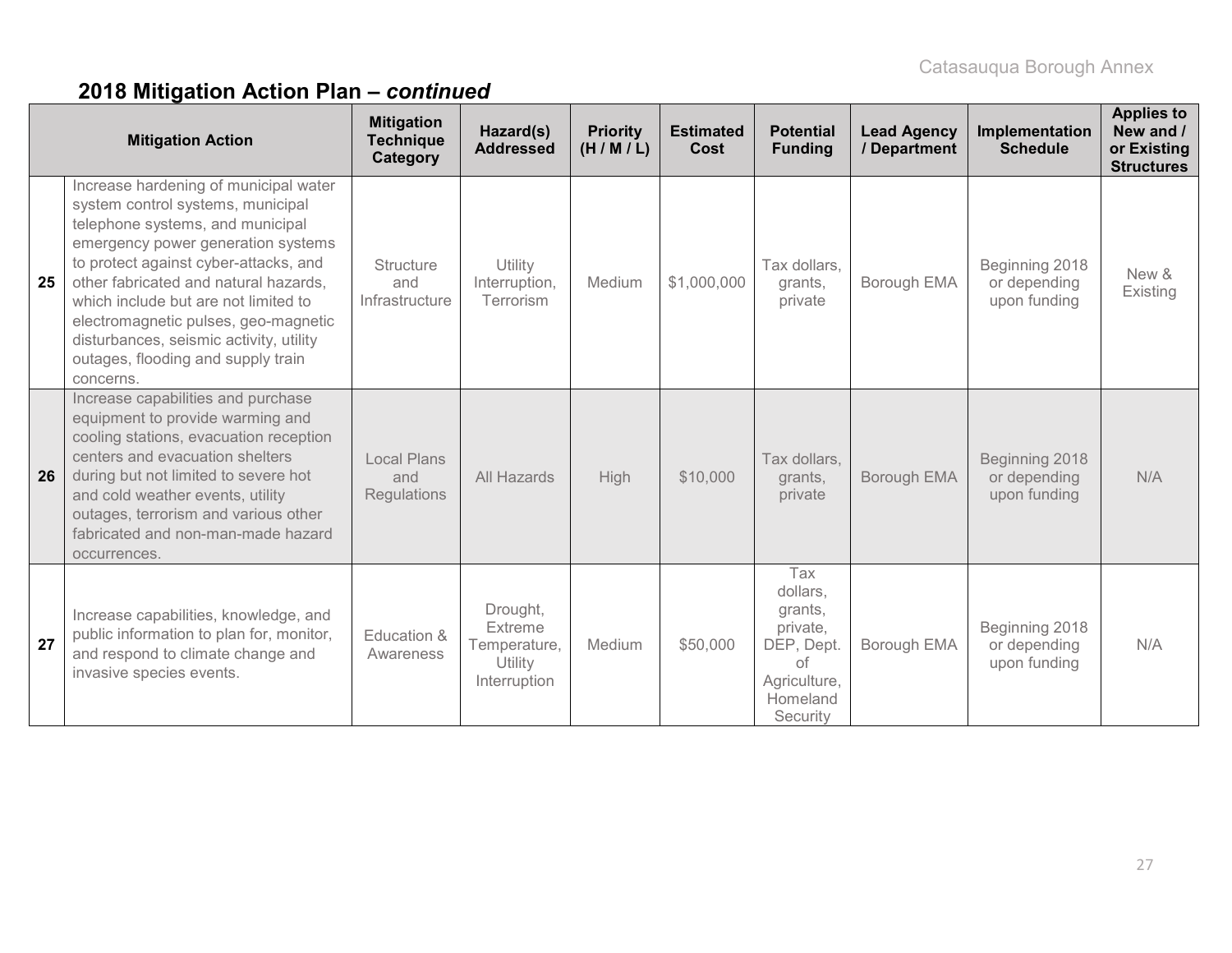|    | <b>Mitigation Action</b>                                                                                                                                                                                                                                                                                                                                                                                                                                                                           | <b>Mitigation</b><br><b>Technique</b><br>Category                                                      | Hazard(s)<br><b>Addressed</b>                                                               | <b>Priority</b><br>(H/M/L) | <b>Estimated</b><br>Cost | <b>Potential</b><br><b>Funding</b>                                                                                      | Lead Agency /<br><b>Department</b>             | Implementation<br><b>Schedule</b>                                                       | <b>Applies to</b><br>New and /<br><b>or</b><br><b>Existing</b><br><b>Structures</b> |
|----|----------------------------------------------------------------------------------------------------------------------------------------------------------------------------------------------------------------------------------------------------------------------------------------------------------------------------------------------------------------------------------------------------------------------------------------------------------------------------------------------------|--------------------------------------------------------------------------------------------------------|---------------------------------------------------------------------------------------------|----------------------------|--------------------------|-------------------------------------------------------------------------------------------------------------------------|------------------------------------------------|-----------------------------------------------------------------------------------------|-------------------------------------------------------------------------------------|
| 28 | Increase planning, training and<br>response capabilities for<br>responding to acts of terrorism,<br>active shooter, active attacker,<br>multi-casualty incidents, cyber-<br>attacks, and civil-unrest to<br>provide increased security and<br>response capabilities to include<br>municipal facilities, school district<br>facilities, elderly and low income<br>housing facilities, day-care<br>facilities, and health-care facilities<br>and the public located in the<br>Borough of Catasauqua. | <b>Local Plans</b><br>and<br>Regulations                                                               | Terrorism,<br><b>Mass</b><br>Gathering                                                      | <b>High</b>                | \$50,000                 | Tax dollars,<br>grants,<br>private,<br>Homeland<br>Security,<br>school<br>district,<br>public<br>housing,<br><b>DPW</b> | <b>Borough Police</b><br>Department            | Beginning 2018<br>or depending<br>upon funding                                          | N/A                                                                                 |
| 29 | Increase capabilities, training,<br>knowledge, and public information<br>to plan for, monitor and respond<br>to sinkholes, subsidence, seismic<br>activity and other geologic-related<br>hazards.                                                                                                                                                                                                                                                                                                  | Structure and<br>Infrastructure,<br>Natural<br>Systems<br>Protection,<br>Education<br>and<br>Awareness | Subsidence/<br>Sinkholes,<br>Utility<br>Interruption                                        | High                       | \$100,000                | Tax dollars,<br>grants,<br>private,<br><b>DEP</b>                                                                       | <b>Borough Public</b><br>Works<br>Department   | Beginning 2018<br>or depending<br>upon funding                                          | N/A                                                                                 |
| 30 | Increase capabilities, equipment,<br>training, knowledge, code<br>enforcement and public<br>information to plan for and<br>respond to structural fires.                                                                                                                                                                                                                                                                                                                                            | <b>Local Plans</b><br>and<br>Regulations                                                               | Structural<br>Fire                                                                          | High                       | \$4,000,000              | Tax dollars,<br>grants,<br>private, fire<br>department<br>donations                                                     | <b>Borough Fire</b><br>Department              | Beginning 2018<br>or depending<br>upon funding or<br>status of<br>existing<br>equipment | New &<br>Existing                                                                   |
| 31 | Increase capabilities, equipment,<br>training, knowledge, code<br>enforcement and public<br>information to plan for, monitor<br>and respond to structural<br>collapse.                                                                                                                                                                                                                                                                                                                             | <b>Local Plans</b><br>and<br><b>Regulations</b>                                                        | <b>Building</b><br>Collapse,<br>Earthquake,<br>Winter<br>Storm,<br>Subsidence/<br>Sinkholes | High                       | \$100,000                | Tax dollars,<br>grants,<br>private,<br>code<br>enforcement<br>fees                                                      | Borough Fire<br>Department/Code<br>Enforcement | Beginning 2018<br>or depending<br>upon funding                                          | New &<br>Existing                                                                   |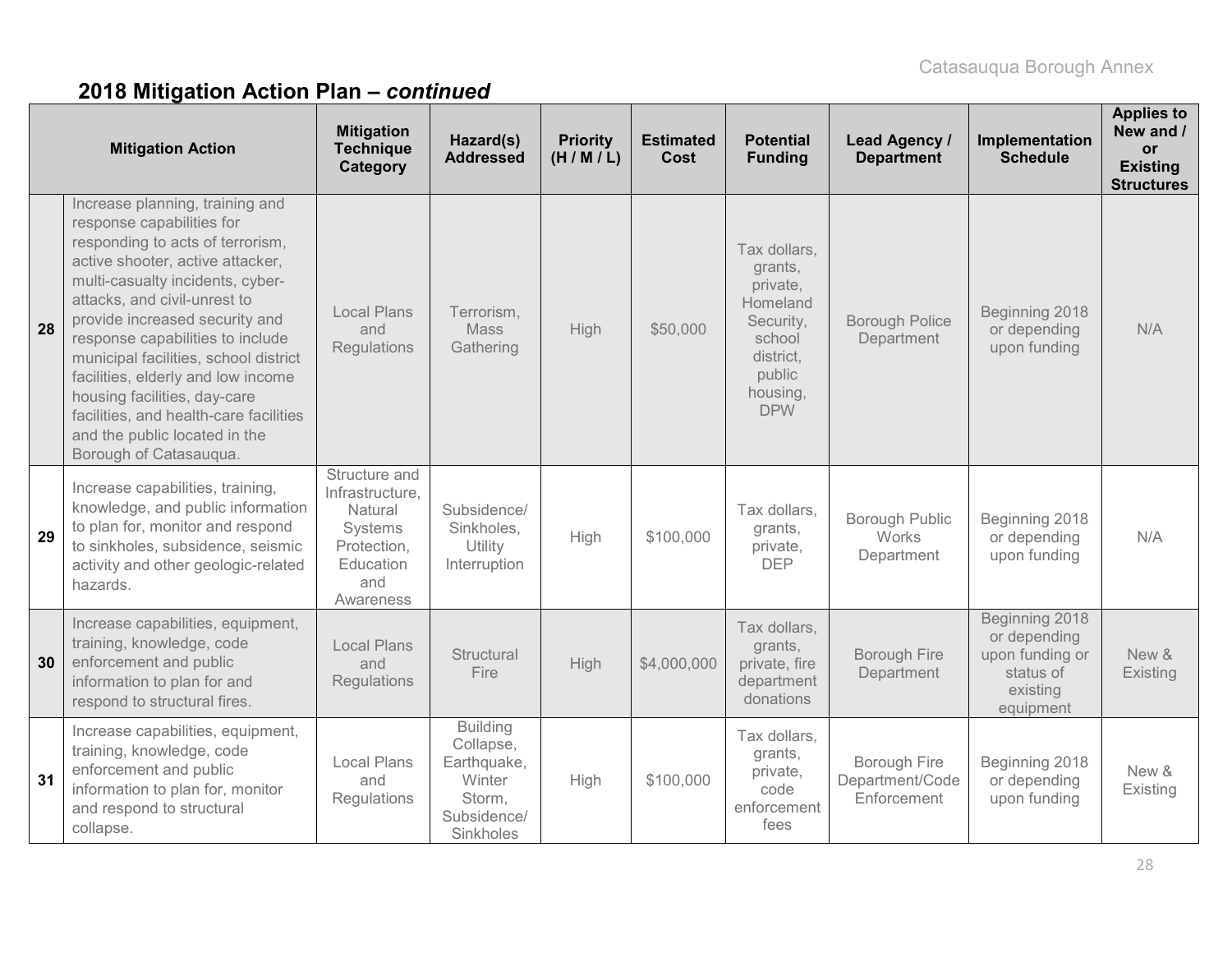|    | <b>Mitigation Action</b>                                                                                                                                                                                                                                                                                                | <b>Mitigation</b><br><b>Technique</b><br>Category | Hazard(s)<br><b>Addressed</b>                                                            | <b>Priority</b><br>(H/M/L) | <b>Estimated</b><br>Cost | <b>Potential</b><br><b>Funding</b>                                                                 | Lead Agency /<br><b>Department</b>           | Implementation<br><b>Schedule</b>              | <b>Applies to</b><br>New and /<br><b>or</b><br><b>Existing</b><br><b>Structures</b> |
|----|-------------------------------------------------------------------------------------------------------------------------------------------------------------------------------------------------------------------------------------------------------------------------------------------------------------------------|---------------------------------------------------|------------------------------------------------------------------------------------------|----------------------------|--------------------------|----------------------------------------------------------------------------------------------------|----------------------------------------------|------------------------------------------------|-------------------------------------------------------------------------------------|
| 32 | Increase capabilities, equipment,<br>training, knowledge, and public<br>information to plan for, monitor<br>and respond to instances of<br>severe weather including but not<br>limited to: high winds, flooding,<br>hailstorms, winter storms, severe<br>cold, severe heat, lightning,<br>hurricanes and tornadoes.     | <b>Local Plans</b><br>and<br>Regulations          | Flood,<br>Hailstorm,<br>Lightening,<br>Wind Storm/<br>Tornado,<br>Winter<br><b>Storm</b> | High                       | \$50,000                 | Tax dollars,<br>grants,<br>private                                                                 | Borough EMA                                  | Beginning 2018<br>or depending<br>upon funding | N/A                                                                                 |
| 33 | Increase capabilities, equipment,<br>training, knowledge, code<br>enforcement and public<br>information to plan for and<br>respond to flood control and<br>drainage corrective actions on<br>roadways with recurring flooding.                                                                                          | <b>Structure</b><br>and<br>Infrastructure         | Flood                                                                                    | Medium                     | \$1,000,000              | Tax dollars,<br>grants,<br>private,<br>PennDOT                                                     | Borough<br><b>Public Works</b><br>Department | Beginning 2018<br>or depending<br>upon funding | New &<br>Existing                                                                   |
| 34 | Increase capabilities, equipment,<br>training, knowledge, and public<br>information to plan for and<br>respond to drought events. This<br>action includes but is not limited to<br>updating the Borough Drought<br>Response Plan and municipal<br>water system operational and<br>contingency planning and<br>upgrades. | <b>Structure</b><br>and<br>Infrastructure         | Drought,<br>Utility<br>Interruption                                                      | High                       | \$100,000                | Tax dollars,<br>grants,<br>private,<br>water<br>system<br>fees,<br><b>DEP</b>                      | Borough<br>EMA, Water<br>Department          | Beginning 2018<br>or depending<br>upon funding | N/A                                                                                 |
| 35 | Increase capabilities, equipment,<br>training, knowledge, and public<br>information to plan for and<br>respond to nuclear incident<br>facilities accidents or terrorism<br>activities employing nuclear<br>devices.                                                                                                     | Local Plans<br>and<br>Regulations                 | Nuclear<br>Incident,<br>Terrorism                                                        | Medium                     | \$50,000                 | Tax dollars,<br>grants,<br>private,<br>utilities,<br>Homeland<br>Security,<br>PEMA,<br><b>FEMA</b> | Borough EMA                                  | Beginning 2018<br>or depending<br>upon funding | N/A                                                                                 |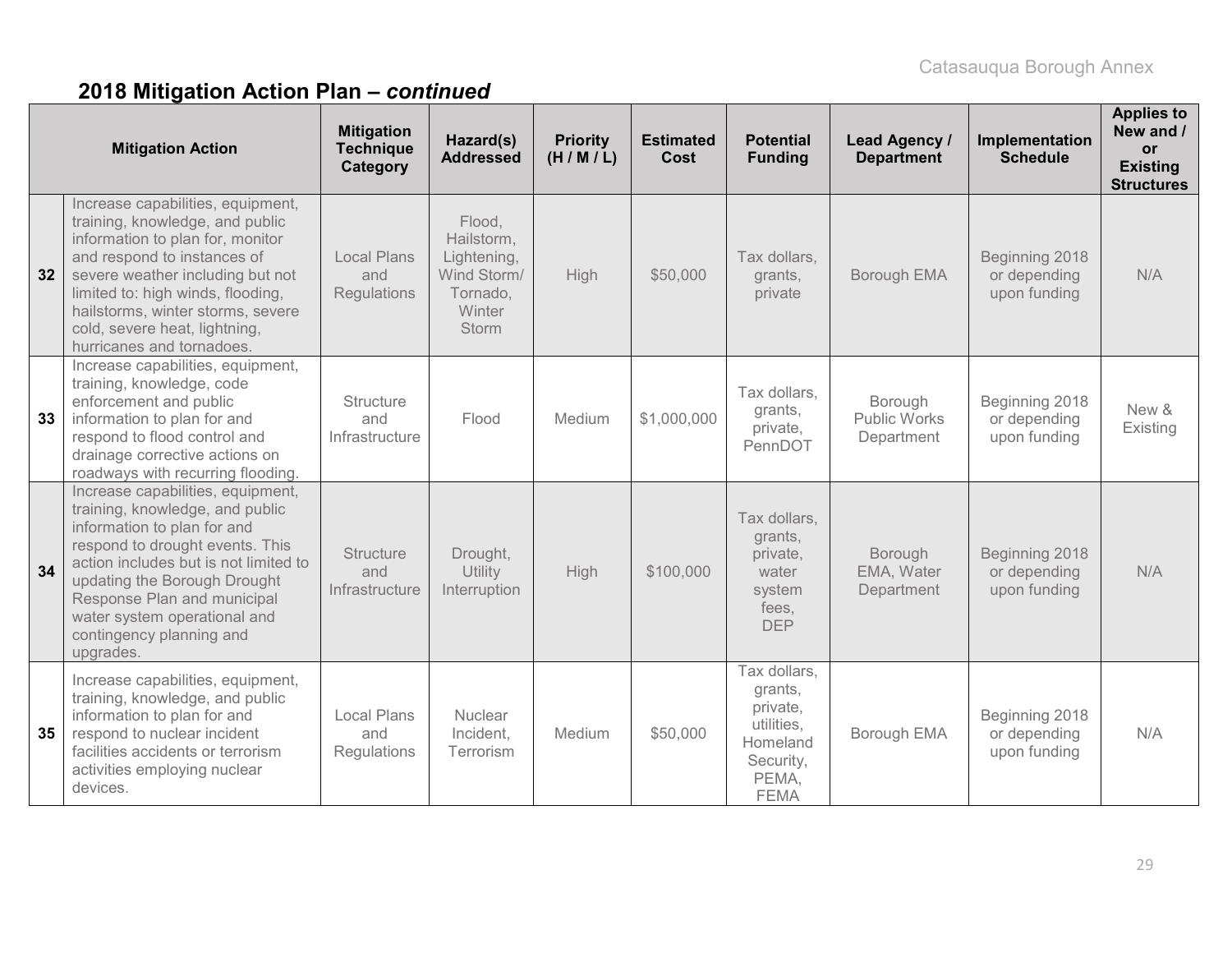|    | <b>Mitigation Action</b>                                                                                                                                                                                                                                                                                                                                                                                                                               | <b>Mitigation</b><br><b>Technique</b><br>Category | Hazard(s)<br><b>Addressed</b>                       | <b>Priority</b><br>(H/M/L) | <b>Estimated</b><br>Cost | <b>Potential</b><br><b>Funding</b>                                                                                                                               | <b>Lead Agency /</b><br><b>Department</b>                                     | Implementation<br><b>Schedule</b>              | <b>Applies to</b><br>New and /<br>or<br><b>Existing</b><br><b>Structures</b> |
|----|--------------------------------------------------------------------------------------------------------------------------------------------------------------------------------------------------------------------------------------------------------------------------------------------------------------------------------------------------------------------------------------------------------------------------------------------------------|---------------------------------------------------|-----------------------------------------------------|----------------------------|--------------------------|------------------------------------------------------------------------------------------------------------------------------------------------------------------|-------------------------------------------------------------------------------|------------------------------------------------|------------------------------------------------------------------------------|
| 36 | Increase capabilities, equipment,<br>training, knowledge, and public<br>information to plan for and<br>respond to transportation<br>emergencies including but not<br>limited to pipeline accidents,<br>aircraft crashes, rail accidents,<br>mass transportation accidents,<br>bus accidents, school bus<br>accidents. This may also include<br>road or infrastructure<br>improvements to facilitate safe<br>travel and reduce accident<br>occurrences. | <b>Local Plans</b><br>and<br><b>Regulations</b>   | Transportation<br>Crash                             | Medium                     | \$100,000                | Tax dollars,<br>grants,<br>private,<br>transportation<br>grants (public<br>and private),<br>airport<br>authority<br>grants, FAA<br>grants, US<br>DOT,<br>PennDOT | Borough EMA                                                                   | Beginning 2018<br>or depending<br>upon funding | New &<br>Existing                                                            |
| 37 | Coordinate with the County<br><b>Emergency Management Agency</b><br>and PA Department of Health,<br>which is responsible for setting<br>up points of distribution and<br>providers for immunizations.                                                                                                                                                                                                                                                  | <b>Local Plans</b><br>and<br><b>Regulations</b>   | Pandemic and<br><b>Infectious</b><br><b>Disease</b> | Medium                     | Low                      | Municipal<br><b>Budget</b>                                                                                                                                       | Municipality,<br>working with<br>County EMA and<br>PA Department<br>of Health | Ongoing                                        | N/A                                                                          |
| 38 | Devise an employee vaccination<br>and immunization plan to prevent<br>an outbreak within the municipal<br>employee ranks.                                                                                                                                                                                                                                                                                                                              | <b>Local Plans</b><br>and<br><b>Regulations</b>   | Pandemic and<br>Infectious<br><b>Disease</b>        | Medium                     | Low                      | Municipal<br><b>Budget</b>                                                                                                                                       | Municipality                                                                  | Short-term                                     | N/A                                                                          |
| 39 | Devise a municipal continuity of<br>operations plan to keep essential<br>services running in the event that<br>a significant portion of the<br>workforce is affected.                                                                                                                                                                                                                                                                                  | <b>Local Plans</b><br>and<br>Regulations          | Pandemic and<br>Infectious<br><b>Disease</b>        | Medium                     | Low                      | Municipal<br><b>Budget</b>                                                                                                                                       | Municipality                                                                  | Short-term                                     | N/A                                                                          |
| 40 | Devise a public education and<br>outreach plan regarding disease<br>prevention.                                                                                                                                                                                                                                                                                                                                                                        | Education<br>and<br>Awareness                     | Pandemic and<br>Infectious<br><b>Disease</b>        | High                       | High                     | Municipal<br><b>Budget</b>                                                                                                                                       | Municipality                                                                  | Ongoing                                        | N/A                                                                          |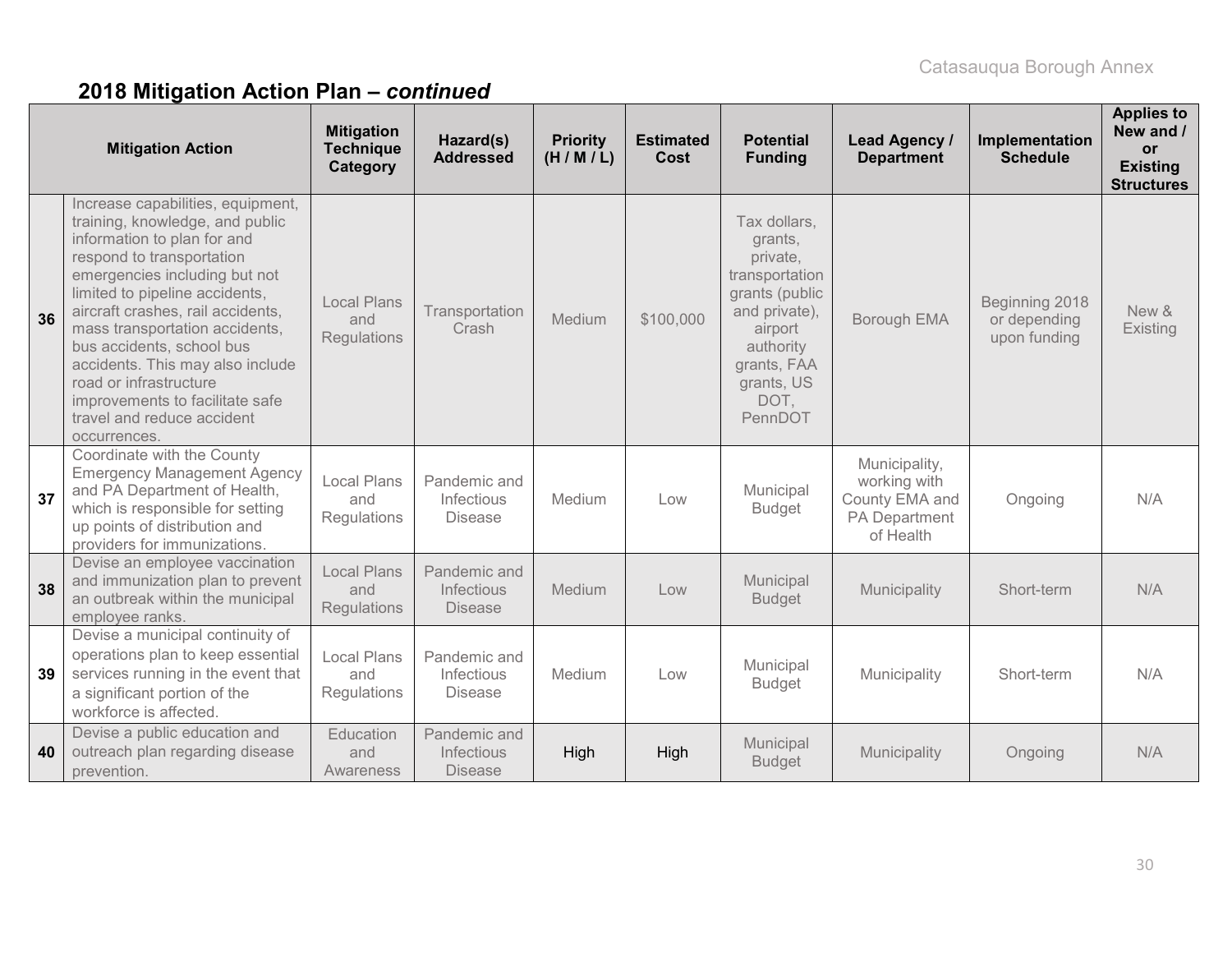|    | <b>Mitigation Action</b>                                                                                                                          | <b>Mitigation</b><br>Technique<br>Category | Hazard(s)<br><b>Addressed</b>     | <b>Priority</b><br>(H/M/L) | <b>Estimated</b><br>Cost | <b>Potential</b><br><b>Funding</b> | Lead Agency /<br><b>Department</b>      | Implementation<br><b>Schedule</b> | <b>Applies to</b><br>New and /<br><b>or</b><br><b>Existing</b><br><b>Structures</b> |
|----|---------------------------------------------------------------------------------------------------------------------------------------------------|--------------------------------------------|-----------------------------------|----------------------------|--------------------------|------------------------------------|-----------------------------------------|-----------------------------------|-------------------------------------------------------------------------------------|
| 41 | Provide education and outreach<br>to residents regarding how to<br>prevent the spread of invasive<br>species, including quarantine<br>procedures. | <b>Education</b><br>and<br>Awareness       | Invasive<br><b>Species</b>        | High                       | Low                      | Municipal<br><b>Budget</b>         | Municipality                            | Ongoing                           | N/A                                                                                 |
| 42 | Develop a neighborhood<br>cleanup plan designed to<br>remove discarded tires, trash<br>and other items in which<br>standing water can form.       | Education<br>and<br>Awareness              | Invasive<br><b>Species</b>        | <b>High</b>                | Low                      | Municipal<br><b>Budget</b>         | Municipality                            | Short-term                        | N/A                                                                                 |
| 43 | Provide training and education<br>for first responders to ensure<br>effective emergency care.                                                     | Education<br>and<br>Awareness              | Drug<br>Overdose<br><b>Crisis</b> | <b>High</b>                | Low                      | <b>Municipal</b><br><b>Budget</b>  | Municipality                            | Ongoing                           | N/A                                                                                 |
| 44 | Provide education and<br>outreach, especially in K-12,<br>regarding drug abuse<br>prevention.                                                     | Education<br>and<br>Awareness              | Drug<br>Overdose<br>Crisis        | <b>High</b>                | Low                      | Municipal<br><b>Budget</b>         | Municipality/<br><b>School District</b> | Ongoing                           | N/A                                                                                 |

**Notes:**

*Estimated Costs:*

- Where actual project costs have been reasonable estimated: Low = < \$10,000; Medium = \$10,000 to \$100,000; High = > \$100,000;

- Where actual project costs cannot reasonably be established at this time:

**Low** = Possible to fund under existing budget. Project is part of, or can be part of an existing on-going program.

**Medium** = Could budget for under existing work plan, but would require a reapportionment of the budget or a budget amendment, or the cost of the project would have to be spread over multiple years.

**High** = Would require an increase in revenue via an alternative source (i.e., bonds, grants, fee increases) to implement. Existing funding levels are not adequate to cover the costs of the proposed project.

#### *Potential Funding (FEMA HMA):*

- **BRIC =** Building Resilient Infrastructure and Communities
- **FMA** = Flood Mitigation Assistance Grant Program
- **HMGP** = Hazard Mitigation Grant Program
- **HSGP** = Homeland Security Grant Program
- **EMPG** = Emergency Management Performance Grant